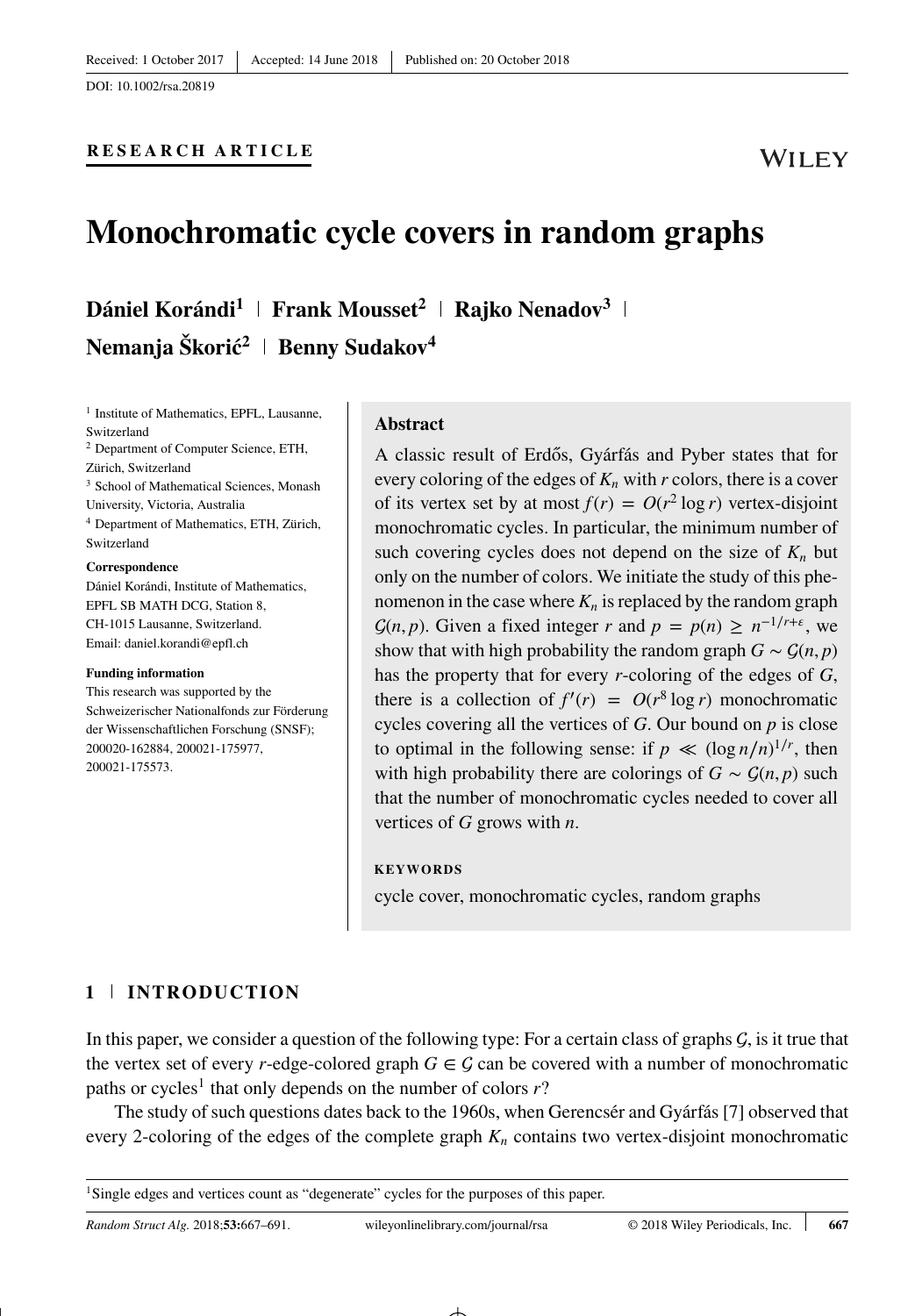**668 KORÁNDI ET AL.**<br>**KORÁNDI ET AL.** 

paths that together cover all vertices of the graph. Later Gyárfás [9] conjectured that the analogous statement for *r* colors should also be true, namely, that every *r*-edge-colored  $K_n$  can be covered with *r* vertex-disjoint monochromatic paths. He made a step towards this conjecture by showing that there is always a cover that uses  $O(r^4)$  (not necessarily disjoint) monochromatic paths. The case  $r = 3$  was only recently resolved by Pokrovskiy [19] and for  $r \geq 4$  the conjecture remains open.

Strengthening Gyárfás' result, Erdős, Gyárfás and Pyber [6] showed that the vertices of every *r*-colored  $K_n$  can be covered by  $O(r^2 \log r)$  vertex-disjoint monochromatic *cycles*. It is worth noting that their proof is one of the first applications of the *absorbing method*, a technique that has turned out to be extremely useful for embedding-type problems. This was subsequently improved to  $O(r \log r)$ cycles by Gyárfás, Ruszinkó, Sárközy and Szemerédi [12]. For *r* = 2, Lehel conjectured that, just like for paths, the vertices can be covered by two vertex-disjoint monochromatic cycles of different colors. This was eventually established by Bessy and Thomassé [3]. Some generalizations of these results concerning more complicated graphs other than paths or cycles were obtained in [8,21]. Similar properties of host graphs other than complete graphs were also studied: complete bipartite graphs are considered in [9, 13, 17], complete graphs with only few edges missing in [11], graphs with large minimum degree in [2, 5, 18] and graphs with small independence number in [20]. For further results and research directions we refer the reader to the recent survey by Gyárfás [10].

In this paper, we consider the same problem in the setting of the binomial random graph model  $\mathcal{G}(n, p)$ . The study of covering  $\mathcal{G}(n, p)$  by monochromatic pieces was initiated by Bal and DeBiasio [1], who showed that if  $p = \tilde{\Omega}(n^{-1/3})$  then with high probability (w.h.p),  $G \sim \mathcal{G}(n, p)$  has the property that every 2-coloring of the edges of *G* contains two vertex-disjoint monochromatic trees that cover its vertex set. They proposed a conjecture that already  $p \gg (\log n/n)^{1/2}$  suffices, which was recently verified by Kohayakawa, Mota and Schacht [15]. Here we continue this line of research by studying random analogs of the theorems of Gyárfás [9] and Erdős, Gyárfás and Pyber [6]. Our main result reads as follows:

**Theorem 1.1** *Fix*  $\epsilon$  > 0 *and an integer r* ≥ 2*. If*  $p = p(n) > n^{-1/r+\epsilon}$ , then  $G \sim \mathcal{G}(n, p)$  *w.h.p has the property that for every r-coloring of the edges of G, there is a collection of at most* (100*r*) <sup>8</sup> log *r monochromatic cycles covering all the vertices of G.*

Although we believe that it should be possible to choose the cycles so that they are vertex-disjoint, our result does not give this. We remark that the bound on  $p$  in the theorem is almost best possible. Indeed, a result of Bal and DeBiasio [1, Theorem 1.7] shows that for  $p \ll (\log n/n)^{1/r}$  w.h.p there exists an *r*-coloring of  $G \sim \mathcal{G}(n, p)$  which requires an unbounded number of monochromatic components (and in particular, cycles) to cover all vertices. Their coloring is based on the fact that such a *G* contains an independent set *X* of unbounded size with the property that every vertex has at most *r*−1 neighbors in *X*. Now one can color all edges outside of *X* with the color *r*, and for every  $v \in V(G) \setminus X$  color the edges from *v* to *X* using each of the colors from  $[r - 1]$  at most once. It is not difficult to verify that every monochromatic component can cover at most one vertex of *<sup>X</sup>*, and so at least <sup>|</sup>*X*<sup>|</sup> such components are needed to cover the whole graph. With this in mind, it seems likely that (log *n*∕*n*) <sup>1</sup>∕*<sup>r</sup>* is the correct order of magnitude of the threshold for the property of always having a cover by a bounded number of monochromatic cycles.

We remark that Theorem 1.1 is an example of the more general phenomenon that sufficiently dense—but still very sparse—random graphs (*n, p*) often have global properties that are remarkably similar to those of the (much denser) complete graph  $K_n$ . Transferring classic results about complete graphs to the random graph setting is an active line of research with some of the milestones achieved only recently (see the survey by Conlon [4]).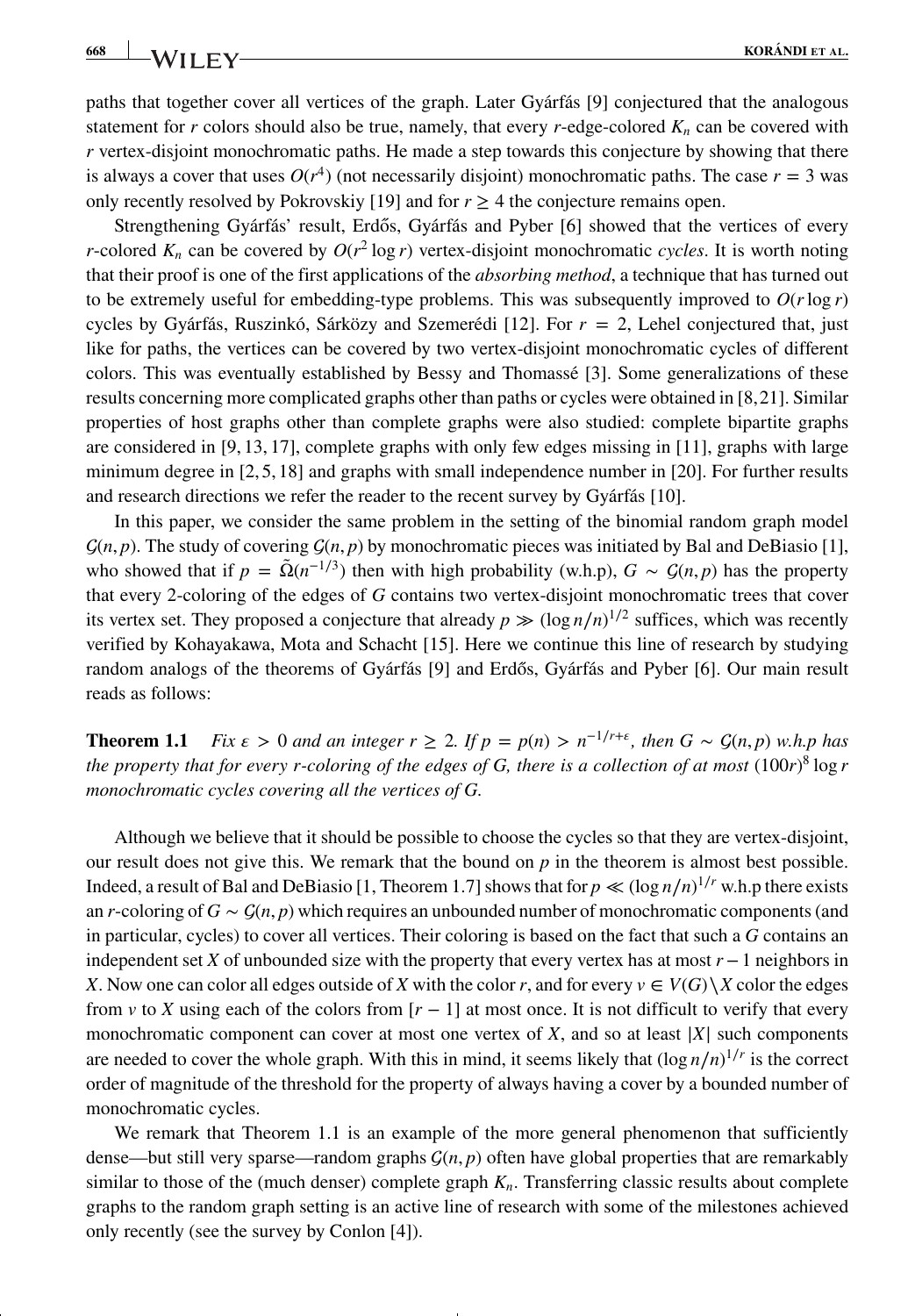**Structure of the paper** The paper is organized as follows. In the next section we give the proof of Theorem 1.1, assuming two key lemmas: the first one shows that we can cover all but  $O(1/p)$ vertices, while the other one takes care of the remaining vertices. In Section 3 we collect some tools and properties of random graphs that are used in the proof of these lemmas. The two lemmas are then proved in Sections 4 and 5, respectively. In the last section we discuss some open problems and future research directions.

**Notation** We use the common notation  $[r] = \{1, \ldots, r\}$  for the first *r* positive integers. Instead of saying that a set has size *r*, we sometimes say that it is a *r*-set. We occasionally write  $A = B_1 \cup \cdots \cup B_t$  to mean that  $B_1, \ldots, B_t$  form a partition of *A*. For  $a, b > 0$ , we write  $a \pm b$  to denote the interval  $[a - b, a + b]$ .

If *G* is a graph, we let  $N_G(v)$  denote the neighborhood of *v*, that is,  $N_G(v) = \{w : \{v, w\} \in E(G)\}.$ Similarly, if  $A \subseteq V(G)$ , then  $N_G(A) = \bigcup_{v \in A} N_G(v)$  is the neighborhood of *A*. On the other hand, we denote by  $N_G^*(A) = \bigcap_{v \in A} N_G(v)$  the *common* neighborhood of *A*. For subsets  $A, B \subseteq V(G)$  and a vertex  $v \in V(G)$ , we write  $N_G(v, B)$ ,  $N_G(A, B)$  and  $N_G^*(A, B)$  for the sets  $N_G(v) \cap B$ ,  $N_G(A) \cap B$  and  $N_G^*(A) \cap B$ , respectively. If  $A, B \subseteq V(G)$  are disjoint, we write  $e_G(A, B)$  for number of edges with one endpoint in *A* and another in *B*. If it is clear which graph *G* we are talking about, we omit the subscript *G* in the above notations.

Given a coloring of the edges of *G* with colors  $\{1, \ldots, r\}$ , we define  $G_i$  to be the spanning subgraph of *G* containing the edges of color *i*. In this setting, we abbreviate  $N_{G_i}(v)$ ,  $N_{G_i}(A, B)$ ,  $N_{G_i}^*(A)$ , etc. by *N<sub>i</sub>*(*v*), *N<sub>i</sub>*(*A*, *B*), *N*<sup>\*</sup><sub>*i*</sub>(*A*), and so on. So for example *N<sub>i</sub>*(*v*, *B*) is the neighborhood of *v* in the set *B* via edges of color *i*.

The vertex set of the random graph  $G(n, p)$  is understood to be [*n*]. We say that  $G \sim G(n, p)$  satisfies some property with high probability (w.h.p) if the property holds for *G* with probability tending to 1 as *n* tends to infinity.

We routinely omit floor and ceiling signs if they are not essential.

#### **2 PROOF OF THEOREM 1.1**

Theorem 1.1 states that if the edges of  $G \sim G(n, p)$  (where  $p > n^{-1/r+\epsilon}$ ) are colored with *r* colors, then there are  $O(r^8 \log r)$  monochromatic cycles covering all its vertices. We use the following strategy to find such cycles.

Our first step is to partition the vertex set of *G* into  $s = (101r)^4$  disjoint sets whose sizes differ by at most 1:

$$
V(G)=W_1\cup\cdots\cup W_s,
$$

where each  $W_i$  has size at most  $n/(100r)^4$ . Next, we consider one particular set  $W_i$  and try to find  $O(r^4 \log r)$  monochromatic cycles in *G* that cover all the vertices in  $W_i$ . Importantly for our proof method, these cycles can (and will) use vertices *outside* of  $W_i$ . Since there are  $s = O(r^4)$  sets, finding such cycles for each  $W_i$  independently results in a cover of all vertices by  $O(r^8 \log r)$  cycles (although many vertices might be covered multiple times).

We cover the vertices in the set  $W_i$  in two steps: first, we cover all but  $O(1/p)$  vertices, and then we cover the remaining ones. Here the quantity  $1/p$  comes into play as the "threshold" size of a set *X* to expand to all other vertices (note that each vertex has roughly *np* neighbors). Indeed, the proof of the first step relies on the fact that every vertex set of size  $\Omega(1/p)$  is adjacent to  $\Omega(n)$ other vertices. On the other hand, it is key to our second step that the individual neighborhoods of  $O(1/p)$  vertices are almost disjoint. In any case, our arguments for the two steps are entirely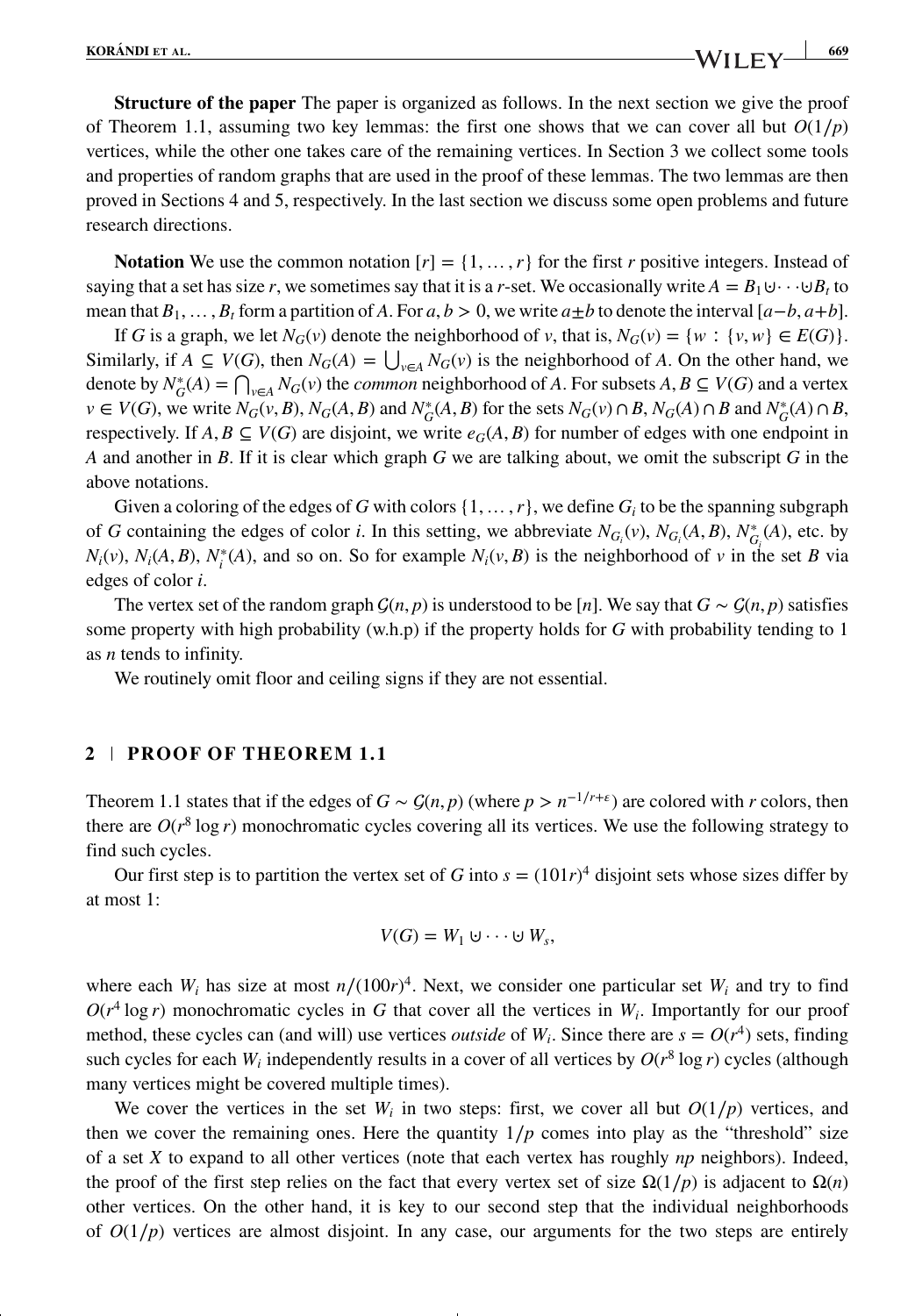**670 KORÁNDI ET AL.**

different, so it is natural to split the proof accordingly. More precisely, we establish the following two lemmas.

**Lemma 2.1** For every integer  $r \geq 2$ , there is a constant  $K = K(r) > 0$  such that the following *holds. Let W*  $\subseteq$  [*n*] *be a fixed set of at most n*/(100*r*)<sup>4</sup> *vertices, and let G* ~  $\mathcal{G}(n, p)$  *where p*=*p*(*n*)  $\gg$ (log *n*∕*n*) <sup>1</sup>∕<sup>2</sup>*. Then w.h.p for every r-coloring of the edges of G, there is a collection of* 3*r*<sup>2</sup> *vertex-disjoint monochromatic cycles that cover all but at most K*∕*p vertices of W.*

**Lemma 2.2** *Let*  $r \geq 2$  *be a fixed integer and let*  $\epsilon, K > 0$  *be some constants. Let*  $W \subseteq [n]$  *be a fixed set of at most n*/2 *vertices, and let*  $G \sim G(n, p)$  *where*  $p = p(n) \ge n^{-1/r + \epsilon}$ . Then *w.h.p in every r*-coloring of the edges of G, every subset  $Q \subseteq W$  of size at most  $K/p$  can be covered by 400 $r^4$  log(4 $r^2$ ) *monochromatic cycles.*

Observe that while Lemma 2.1 provides an approximate cover of one fixed set *W*, Lemma 2.2 applies to all small subsets  $Q \subseteq W$  simultaneously. We note that Lemma 2.1 applies to a somewhat larger probability range than we actually need it to be; also, the lemma gives vertex-disjoint cycles, but we do not really use this fact.

Combining the two lemmas, we immediately get that w.h.p each fixed set  $W_i$  can be covered by  $3r^2 + 400r^2 \log(4r^2)$  monochromatic cycles. By the union bound, this is true for each of the constantly many sets  $W_1, \ldots, W_s$ , and so we can cover all of  $V(G)$  using

$$
s(3r^2 + 400r^4 \log(4r^2)) \le (101r)^4 \cdot 1000r^4 \log r \le (100r)^8 \log r
$$

monochromatic cycles. This completes the proof of Theorem 1.1, although of course we still have to prove Lemmas 2.1 and 2.2.

## **3 TOOLS AND PRELIMINARIES**

In the proof of Lemma 2.2 we use the following generalization of the result of Erdős, Gyárfás and Pyber [6] to graphs with a given independence number:

**Theorem 3.1** (Sárközy [20]) *If the edges of a graph G with independence number*  $\alpha$  are colored with *r colors then G contains a collection of at most* 25(*r*) <sup>2</sup> log(*r*) *vertex-disjoint monochromatic cycles covering the vertex set of G.*

Of course, we cannot apply this directly to  $G \sim \mathcal{G}(n, p)$  because  $\alpha(G)$  is w.h.p unbounded (unless *p* is very close to 1). Instead, we will use it to find cycle covers in a certain auxiliary graph. To turn the cycles from the auxiliary graph into real cycles in *G*, we use a generalization of Hall's criterion, due to Haxell [13], for the existence of saturating matchings in hypergraphs (see Section 5). Given a family  $\mathcal E$  of subsets of some ground set V, the *vertex cover number*  $\tau(\mathcal E)$  is the smallest size of a set *X*  $\subseteq$  *V* intersecting every set in  $\mathcal{E}$ .

**Theorem 3.2** (Haxell [13]) Let  ${H_i = (V, \mathcal{E}_i)}_{i \in \mathcal{I}}$  *be a family of r-uniform hypergraphs on the same vertex set, for some positive integer r. If*  $\tau(\bigcup_{i \in I'} \mathcal{E}_i) > (2r - 1)(|I'| - 1)$  *for every*  $I' \subseteq I$ *, then there is a family of hyperedges*  $\{e_i\}_{i \in I}$  *such that*  $e_i \subseteq \mathcal{E}_i$  *and*  $e_i \cap e_j = \emptyset$  *for every*  $i \neq j \in I$ *.*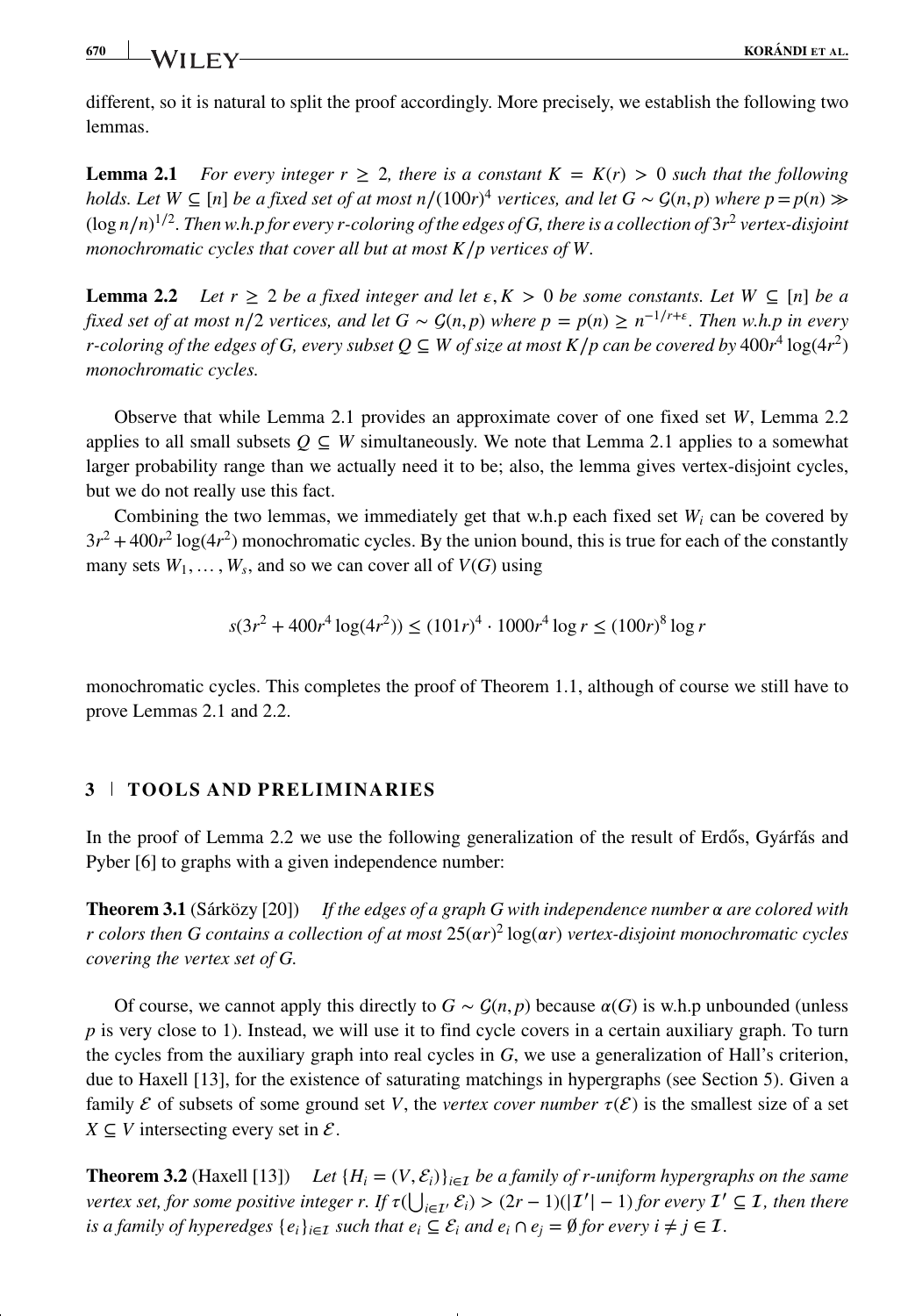## **3.1 A Ramsey-type lemma**

Next, let  $K_k^m$  denote the complete *k*-partite graph with parts of size *m*. The proof of Lemma 2.1 relies on the following auxiliary result:

**Lemma 3.3** *Let*  $m \ge 1$  *and*  $k \ge 2$  *be integers, and assume that* G *is a graph whose complement is K<sup>m</sup> <sup>k</sup> -free. Then G contains a collection of at most k* − 1 *vertex-disjoint cycles covering all but at most*  $2k^2m + k^3$  *vertices.* 

The case  $k = 2$  of Lemma 3.3 states that if a graph does not have a large bipartite hole then it contains a large cycle. This was proved with a slightly smaller leftover by Krivelevich and Sudakov [16]. We remark that the number of cycles given by the lemma is best possible if one wants a leftover that can be bounded by a function of *m* and *k*. This can be seen by considering the disjoint union of *k* − 1 cliques of size *n*/(*k* − 1): the complement of such a graph does not contain a  $K_k^m$  for any  $m \ge 1$ and yet any collection of *k* −2 cycles must necessarily leave *n*∕(*k* −1) vertices uncovered. Although it does not matter for the present paper, it would be interesting to see how much the size of the leftover in Lemma 3.3 can be reduced.

We start the proof of Lemma 3.3 with the following claim, which is essentially already contained in [16], included here for completeness:

**Claim 3.4** *Let G be a graph with at least*  $m > 1$  *vertices. Then there is a (possibly empty) path P in G* and subsets  $D, U \subseteq V(G)$  such that  $|D| = m$ ,  $e(D, U) = 0$ , and

$$
V(G) = D \cup V(P) \cup U.
$$

*Proof* Let  $G = (V, E)$  where  $|V| \ge m$ . To prove the claim, we analyze the depth-first-search (DFS) algorithm when run on *G*. The state at the *i*th step of this algorithm can be described by disjoint sets  $D_i, U_i \subseteq V$  and a possibly empty path  $P_i$  in *G*. The set  $D_i$  contains the *discarded* vertices from which the DFS has already back-tracked. The set *Ui* represents the set of *unexplored* vertices, that is, of those vertices that have not yet been visited by the DFS algorithm. The path  $P_i$  contains the vertices that have been visited, but are not discarded yet. The initial state of the algorithm is  $(D_0, P_0, U_0) = (\emptyset, (), V)$ : all vertices are unexplored. Given the state  $(D_i, P_i, U_i)$  at the *i*th step, the next state  $(D_{i+1}, P_{i+1}, U_{i+1})$  is obtained using the following rules:

- 1. (TERMINATE) If  $P_i = ()$  and  $U_i = \emptyset$ : The algorithm terminates (there is no next state).
- 2. (RESTART) If  $P_i = ()$  and  $U_i \neq \emptyset$ : Choose an arbitrary vertex  $w \in U_i$  and set  $(D_{i+1}, P_{i+1}, U_{i+1}) = (D_i, (w), U_i \setminus \{w\})$ .
- 3. (EXPLORE) If  $P_i = (v_1, \ldots, v_\ell)$  is non-empty and  $U_i \cap N(v_\ell) \neq \emptyset$ : Choose an arbitrary vertex  $w \in U_i \cap N(v_{\ell});$ the next state is  $(D_i, (v_1, \ldots, v_\ell, w), U_i \setminus \{w\})$ .
- 4. (BACK-TRACK) If  $P_i = (v_1, \ldots, v_{\ell})$  is non-empty but  $U_i \cap N(v_{\ell}) = \emptyset$ : The next state is  $(D_i \cup \{v_{\ell}\}, (v_1, \ldots, v_{\ell-1}), U_i)$ .

Note that at every step of the algorithm, the sets  $D_i$ ,  $V(P_i)$ ,  $U_i$  form a partition of V. It is also easy to see that the algorithm eventually terminates—indeed, the value <sup>|</sup>*Di*|−|*Ui*<sup>|</sup> increases by exactly one in each step and is capped at  $|V|$ . As the initial state is  $(D_0, P_0, U_0) = (\emptyset, (), V)$  and the terminal state is  $(V,(),\emptyset)$ , and because in every round,  $|D_i|$  can increase only by at most 1, we see that there is a state  $(D_i, P_i, U_i)$  where  $|D_i| = m \le |V|$ .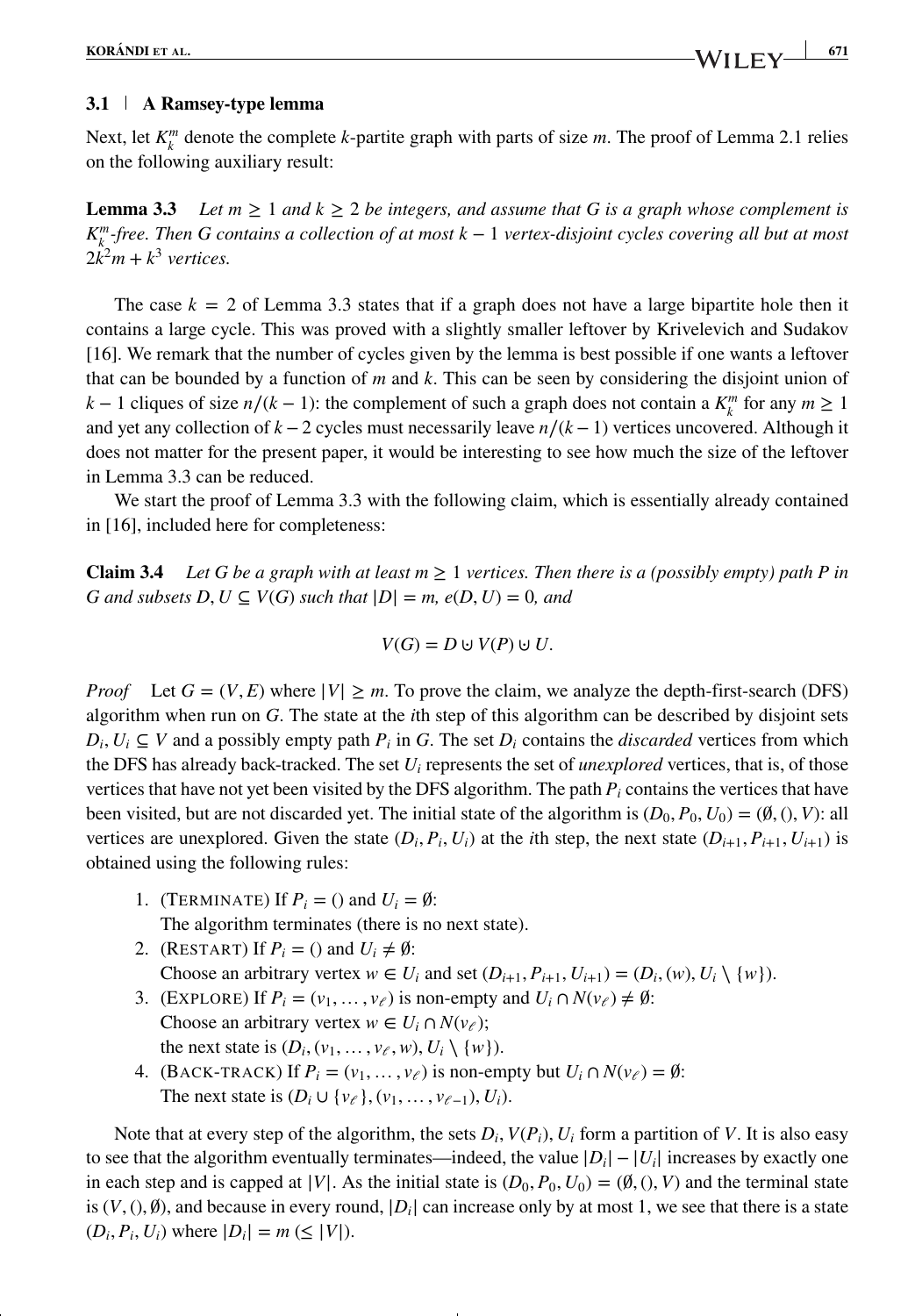## **672 KORÁNDI ET AL.**<br>**KORÁNDI ET AL.**

The required path is then  $P = P_i$  and the required sets are  $D = D_i$  and  $U = U_i$ . Note that since vertices are moved to  $D_i$  only if they no longer have any neighbors in  $U_i$ , we have  $e(D_i, U_i) = 0$  for all  $i \geq 0$  and in particular  $e(D, U) = 0$ .

It will be convenient to first prove Lemma 3.3 under the additional assumption that the given graph *G* contains a Hamiltonian path.

**Claim 3.5** *Let*  $m \geq 1$  *and*  $k \geq 2$  *be integers, and let G be a graph whose complement is*  $K_k^m$ *-free. If G contains a Hamiltonian path, then G contains a collection of at most k* − 1 *vertex-disjoint cycles covering all but at most km vertices of G.*

*Proof* We prove the claim by induction on *k*. Let  $n = |V(G)|$ . We may assume  $n > km$ , as otherwise the statement is trivially satisfied. Let  $P = (v_1, \ldots, v_n)$  be a Hamiltonian path in *G*.

In the base case  $k = 2$ , let  $S_1 = \{v_1, \ldots, v_m\}$  and  $S_2 = \{v_{n-m+1}, \ldots, v_n\}$  be the sets containing the first and the last *m* elements of the path *P*, respectively. As  $n > 2m$ , the sets  $S_1$  and  $S_2$  are disjoint. Since the complement of *G* does not contain a complete bipartite graph  $K_2^m$ , there must be an edge between *S*<sup>1</sup> and *S*2. Together with *P*, such an edge forms a cycle containing all but at most 2*m* vertices.

Let us now assume that the claim holds for all  $k' < k$ , for some  $k \geq 3$ . Consider the set  $S_1 =$  $\{v_1, \ldots, v_m\}$  consisting of the first *m* vertices of the path *P*. Let  $m < i \leq n$  be the largest index *i* such that *v<sub>i</sub>* has a neighbor in  $S_1$ , and let  $S = \{v_1, \ldots, v_i\}$ . Then  $G[S]$  clearly contains a cycle that covers all but at most *m* vertices from *S*. Moreover, there is no edge between  $S_1$  and  $S_2 = V(P) \setminus S = \{v_{i+1}, \ldots, v_n\}$ and so, as the complement of *G* is  $K_k^m$ -free, the complement of  $G[S_2]$  is  $K_{k-1}^m$ -free. By induction  $G[S_2]$ contains  $k - 2$  vertex-disjoint cycles that cover all but at most  $(k - 1)m$  vertices from  $S_2$ . In total, there are  $k - 1$  vertex-disjoint cycles that cover all but at most  $km$  vertices from  $S \cup S_2 = V(G)$ .

Next, we have the following simple observation:

**Claim 3.6** *Let*  $m \ge 1$  *and*  $k \ge 2$  *be integers, and let G be a graph whose complement is*  $K_k^m$ *-free. Let S*<sub>1</sub>, …, *S*<sub>*k*</sub> ⊆ *V*(*G*) *be disjoint sets of size at least m* + *k* − 1*. Then for some i*  $\neq j$  *there are two disjoint edges between Si and Sj.*

*Proof* The fact that the complement of *G* does not contain a  $K_k^m$  means that for every choice of disjoint subsets  $S'_1, \ldots, S'_k$  of size at least *m* each, we can find an edge going from  $S'_i$  to  $S'_j$  for some  $i \neq j$ . So let us start with  $S_1, \ldots, S_k$  of size at least  $m + k - 1$ , find such an edge, and remove its endpoints from the sets  $S_i$  and  $S_j$ . As long as the remaining sets (with the endpoints removed) still have size at least *m*, we can repeat this procedure. Eventually some *Si* will only have *m* − 1 vertices left. This means that we have removed *k* disjoint edges touching  $S_i$ , each going to some  $S_i$  with  $i \neq j$ . Then by the pigeonhole principle, two of these edges must go to the same  $S_i$ .

*Proof of Lemma 3.3* Fix a graph  $G = (V, E)$  on  $n = |V|$  vertices and suppose that the complement of *G* does not contain a copy of  $K_k^m$ . We start by proving a slightly weaker statement:

*G* contains  $\binom{k}{2}$  vertex-disjoint cycles covering all but at most  $k^2m$  vertices. (1)

The proof of (1) is by induction on *k*. We first prove the base case  $k = 2$ . By Claim 3.4, we can find a path *P* and sets  $D, U \subseteq V$  such that  $|D| = m$ ,  $e(D, U) = 0$ , and  $V = D \cup V(P) \cup U$ . Since the complement of *G* is  $K_2^m$ -free, it follows that  $|U| < m$ , and so  $|V(P)| \ge n - |D| - |U| > n - 2m$ . Now  $G[V(P)]$  is a graph that contains a Hamiltonian path, and whose complement is  $K_2^m$ -free. Thus,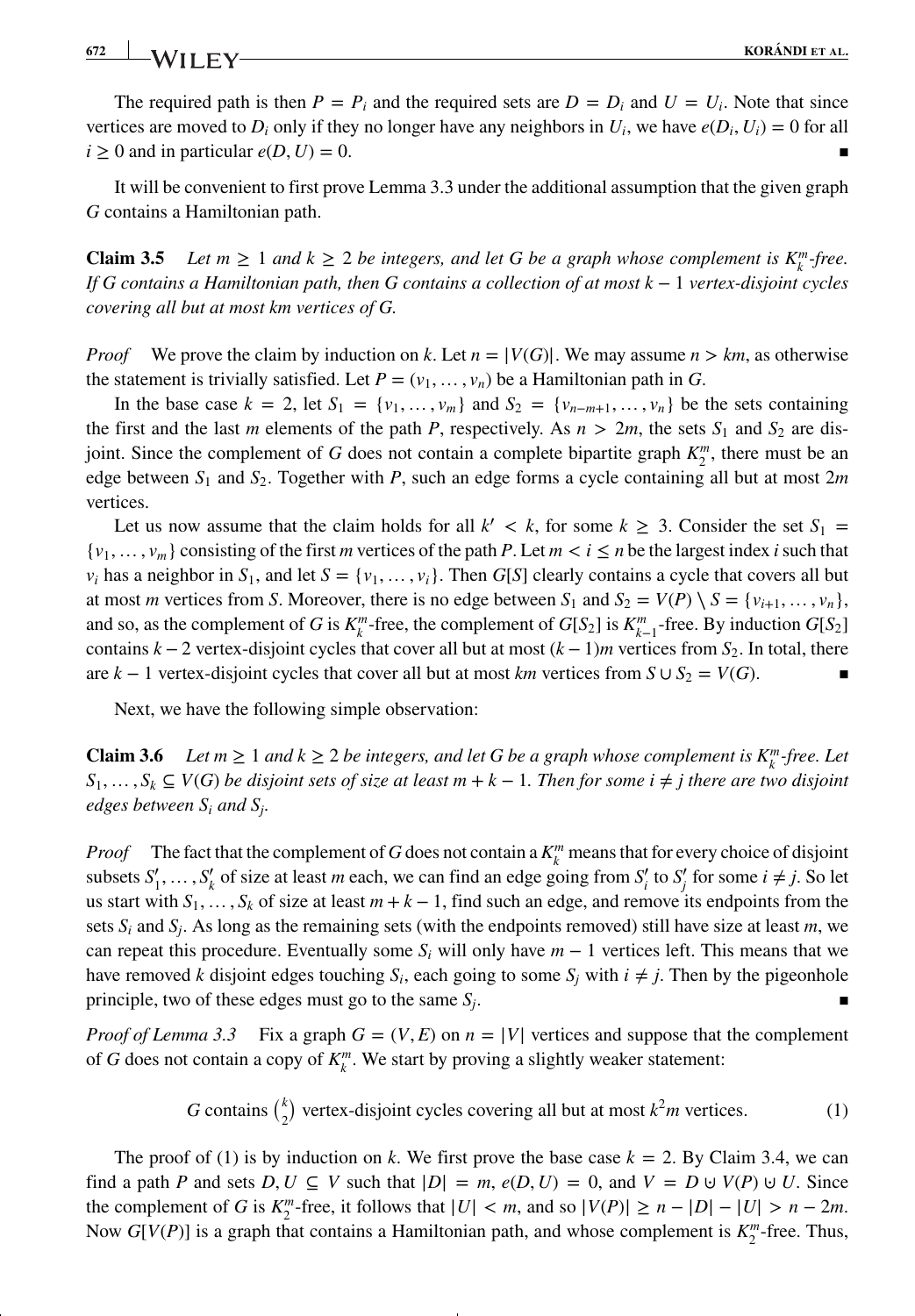by Claim 3.5, it contains a cycle covering all but at most 2*m* vertices of *G*[*V*(*P*)], that is, all but at most  $4m$  vertices of *G*. This completes the proof for  $k = 2$ .

For the induction step, assume that  $k \ge 3$  and that (1) holds for  $k - 1$ . Using Claim 3.4 we find a path *P* and sets *D*, *U* such that  $|D| = m$ ,  $e(D, U) = 0$ , and  $V = D \cup V(P) \cup U$ . As the complement of *G* is  $K_k^m$ -free, and since there are no edges going between *D* and *U*, the complement of *G*[*U*] is  $K_{k-1}^m$ -free. By induction, there is a collection of  $\binom{k-1}{2}$  vertex-disjoint cycles in *G*[*U*] that covers all but at most (*k*−1) <sup>2</sup>*m* vertices from *U*. Moreover, as *G*[*V*(*P*)] is a graph with a Hamiltonian path whose complement is  $K_k^m$ -free, we can use Claim 3.5 to obtain  $k-1$  vertex-disjoint cycles in  $G[V(P)]$  covering all but at most *km* vertices of *G*[*V*(*P*)]. In total, we have a collection of  $k - 1 + {k-1 \choose 2} = {k \choose 2}$  vertex-disjoint cycles in *G* covering all but at most  $(k − 1)<sup>2</sup>m + km + m ≤ k<sup>2</sup>m$  vertices, establishing (1).

All in all, we have collection of  $\binom{k}{2}$  vertex-disjoint cycles covering all but at most  $k^2m$  vertices. We reduce the size of this collection as follows. If the collection contains a cycle shorter than  $m + k - 1$ , we remove this cycle from the collection, increasing the number of uncovered vertices by at most  $m + k - 1$ . Otherwise, if there are at least *k* cycles  $C_1, \ldots, C_k$  of length at least  $m + k - 1$  left, then we apply Claim 3.6 to a set  $S_i$  of  $m + k - 1$  consecutive vertices from each cycle  $C_i$ . The claim provides two edges that merge two of these cycles into a single one, while increasing the size of the leftover by at most  $2(m + k - 1)$ . If we repeat this until the collection contains at most  $k - 1$  cycles, then we end up with *k* − 1 vertex-disjoint cycles covering all except at most  $k^2m + {k \choose 2}2(m+k-1) \le 2k^2m + k^3$ vertices, as required.  $\blacksquare$ 

## **3.2 Properties of random graphs**

In this section we collect some properties of random graphs that are used throughout the proof. The following Chernoff-type bounds on the tails of the binomial distribution are used throughout.

**Lemma 3.7** ([14, Theorem 2.1]) *Let X* ∼ Bin(*n, p*) *be a binomial random variable. Then*

- *•* Pr  $[X < (1 a)np]$  <  $e^{-a^2np/2}$  for every *a* > 0*, and*
- Pr  $[X > (1 + a)np] < e^{-a^2np/3}$  *for every*  $0 < a < 3/2$ *.*

The next result says that w.h.p a random graph contains approximately the expected number of edges between any two sufficiently large vertex sets.

**Lemma 3.8** *Fix*  $0 < \alpha, \beta < 1$  *and let*  $C = 6/(\alpha^2 \beta)$  *and*  $D = 9/\alpha^2$ *. Then for every p* = *p*(*n*)  $\in (0, 1)$ *, the random graph G* ∼  $\mathcal{G}(n, p)$  *satisfies the following property w.h.p: For any two disjoint subsets*  $X, Y ⊆ V(G)$  *satisfying either of* 

*1.* |*X*|, |*Y*| ≥ *D*(log *n*)/*p*, *or* 

*2.*  $|X| \ge C/p$  and  $|Y| \ge \beta n$ ,

*we have*

$$
e(X, Y) \in (1 \pm \alpha)|X||Y|p.
$$

*Proof* For fixed sets *X* and *Y*, the quantity  $e(X, Y)$  follows the binomial distribution Bin( $|X||Y|, p$ ), so we can apply Lemma 3.7 to get

$$
\Pr\left[e(X,Y) \notin (1 \pm \alpha)|X||Y|p\right] \le 2e^{-\alpha^2|X||Y|p/3}.
$$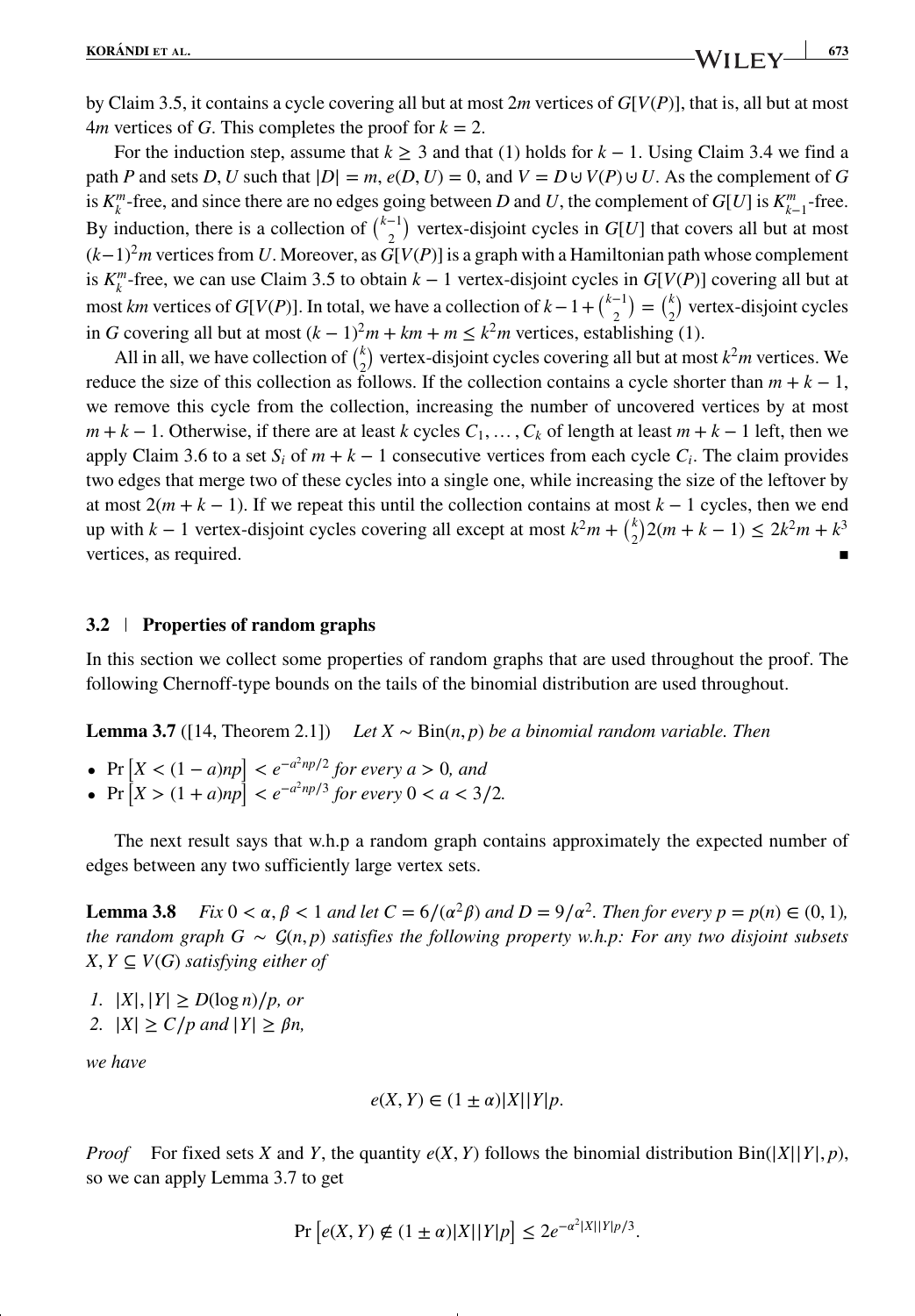Hence the probability that there exist sets *X*,  $Y \subseteq V(G)$  such that  $|X| \geq |Y| \geq D(\log n)/p$  and  $e(X, Y) \notin$  $(1 \pm \alpha)|X||Y|p$  is at most

$$
\sum_{\frac{D\log n}{p} \le y \le x \le n} \binom{n}{x} \binom{n}{y} 2e^{-\alpha^2 x y p/3} \le \sum_{\frac{D\log n}{p} \le y \le x \le n} e^{2x \log n} e^{-x \cdot \alpha^2 D(\log n)/3} \le \sum_{\frac{D\log n}{p} \le y \le x \le n} e^{-x \log n} \le n^2 e^{-\log^2 n} = o(1),
$$

using  $D = 9/\alpha^2 > 1$ . Similarly, the probability that there are subsets *X*,  $Y \subseteq V(G)$  such that  $|X| \ge C/p$ ,  $|Y| \geq \beta n$ , and  $e(X, Y) \notin (1 \pm \alpha)|X||Y|p$  is at most

$$
\sum_{x=C/p}^{n} \sum_{y=\beta n}^{n} {n \choose x} {n \choose y} 2e^{-\alpha^2 \cdot xyp/3} \le \sum_{x=C/p}^{n} \sum_{y=\beta n}^{n} 2^{2n} e^{-\alpha^2 C \beta n/3} = o(1),
$$

for  $C > 6/a^2\beta$ .

The following lemma studies how the common neighborhoods of given vertex pairs intersect an arbitrary set.

**Lemma 3.9** *For every p* =  $p(n) \in (0, 1)$ *, the random graph G* ~  $\mathcal{G}(n, p)$  *satisfies the following property w.h.p: For every family*  $\mathcal{L}$  of  $\ell$  disjoint pairs of vertices, and for every set Y of 3 $\ell$  vertices *that is disjoint from each pair in*  $L$ *, we have* 

$$
\sum_{\{v,w\}\in\mathcal{L}}|N(v,Y)\cap N(w,Y)| \leq \begin{cases} 72\ell\log n & \text{if } \ell \leq 6\log n/p^2, \\ 2\ell|Y|p^2 & otherwise. \end{cases}
$$

*Proof* Fix sets  $\mathcal L$  and  $Y$  as in the statement of the lemma. Since the pairs in  $\mathcal L$  are pairwise disjoint and disjoint from *Y*, the sum

$$
Q(\mathcal{L}, Y) = \sum_{\{v, w\} \in \mathcal{L}} |N(v, Y) \cap N(w, Y)|
$$

has the same distribution as a sum of  $\ell|Y| = 3\ell^2$  independent Bernoulli random variables with probability  $p^2$ . In other words,  $Q(\mathcal{L}, Y) \sim Bin(3\ell^2, p^2)$ . Therefore, for  $\ell \le 6 \log n/p^2$  we have

$$
\Pr[Q(\mathcal{L}, Y) > 72\ell \log n] \le \binom{3\ell^2}{72\ell \log n} (p^2)^{72\ell \log n}
$$
\n
$$
\le \left(\frac{e \cdot 3\ell^2 p^2}{72\ell \log n}\right)^{72\ell \log n}
$$
\n
$$
\le (e/4)^{72\ell \log n} \le e^{-6\ell \log n},
$$

where the last inequality follows from  $(e/4)^{12} \le 1/e$ . Otherwise, if  $e > 6 \log n/p^2$  then we can apply the Chernoff bound (Lemma 3.7) to get

$$
\Pr[Q(\mathcal{L}, Y) > 2\ell |Y|p^2] \le e^{-\ell |Y|p^2/3} = e^{-\ell^2 p^2} \le e^{-6\ell \log n}.
$$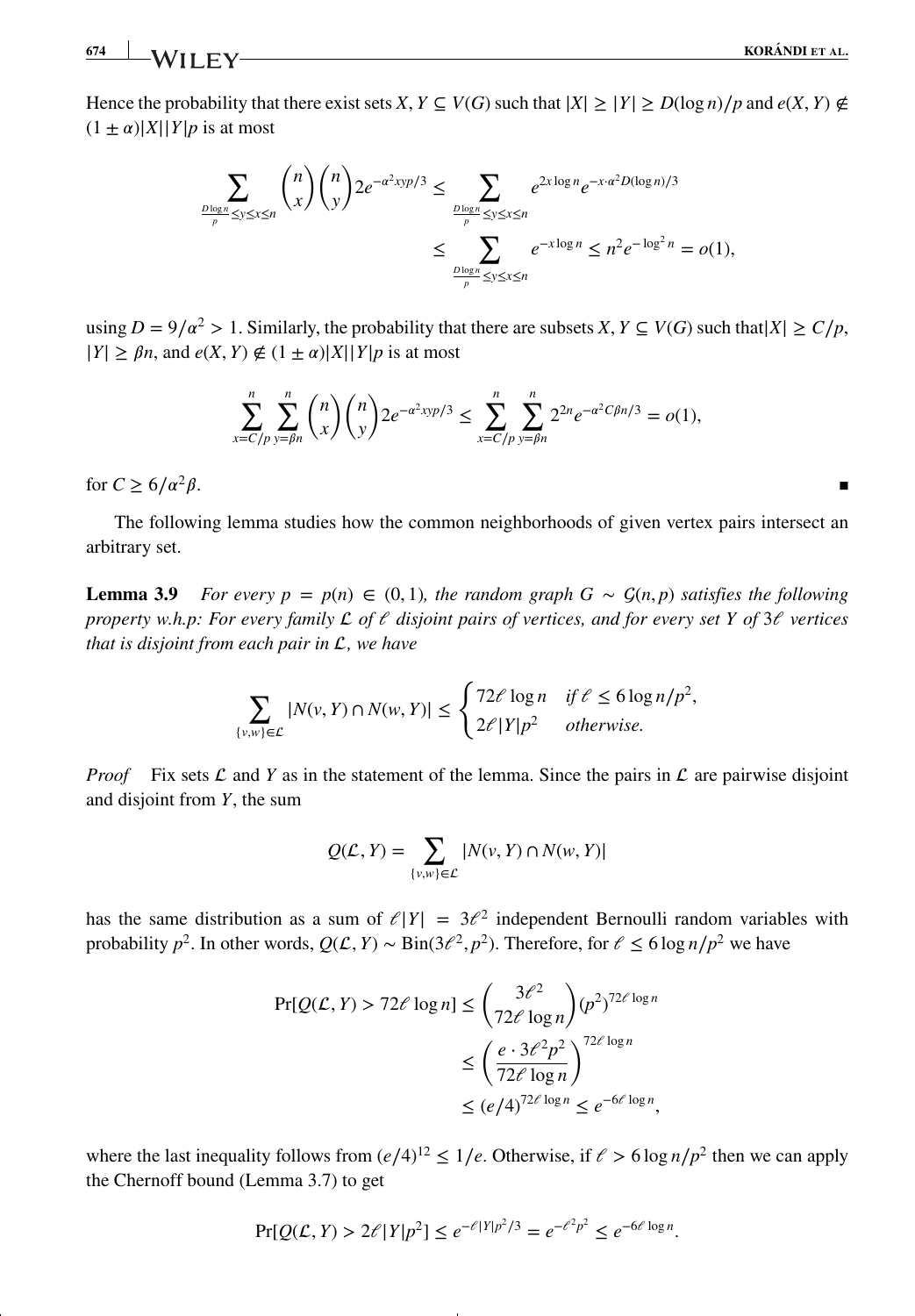Taking a union-bound over all choices of  $\mathcal L$  and  $Y$ , we obtain that the probability that for some  $\mathcal L$  and *Y* the desired upper bound does not hold is at most

$$
\sum_{\ell=1}^n \binom{n^2}{\ell} \binom{n}{3\ell} e^{-6\ell \log n} \le \sum_{\ell=1}^n n^{2\ell+3\ell} e^{-6\ell \log n} = \sum_{\ell=1}^n n^{-\ell} \to 0,
$$

completing the proof.

Our last tool shows that the common neighborhoods of not too many distinct small sets are close to disjoint.

**Lemma 3.10** *Let*  $r \ge 2$  *be a fixed integer and let*  $\tilde{\epsilon} = \tilde{\epsilon}(n) \in (0, 1)$ *. Let*  $p = p(n) \in (0, 1)$  *and let L* ⊆ [n] *be a fixed set of at least* 50*r* log *n*/( $\tilde{\epsilon}p^r$ ) *vertices. Then*  $G \sim \mathcal{G}(n, p)$  *w.h.p satisfies the following property: For every family of at most*  $\tilde{\epsilon}/p$  different sets  $X_1, \ldots, X_t \subseteq [n] \setminus L$  of size r, we have

$$
\left|\bigcup_{i=1}^t N^*(X_i, L)\right| \in (1 \pm \sqrt{\tilde{\varepsilon}})t|L|p^r.
$$

*Proof* Let  $X_1, \ldots, X_t$  be a fixed family of  $t \leq \tilde{\epsilon}/p$  different *r*-sets contained in [*n*] \L. We consider the random set  $W = \bigcup_{i=1}^{t} N^*(X_i, L)$ . Note that *W* contains each vertex of *L* independently with the same probability, so  $|W| \sim Bin(|L|, q)$  for some probability *q*. We will use the inclusion-exclusion principle (Bonferroni's inequality) to estimate the expectation of <sup>|</sup>*W*|, and then apply Chernoff bounds to get concentration.

Let  $A_i = N^*(X_i, L)$ . Then, according to Bonferroni's inequality, we have

$$
\sum_{i=1}^t |A_i| - \sum_{1 \le i < j \le t} |A_i \cap A_j| \le \left| \bigcup_{i=1}^t A_i \right| = |W| \le \sum_{i=1}^t |A_i|.
$$

Here  $\mathbb{E}[|A_i|] = \mathbb{E}[|N^*(X_i, L)|] = |L|p^r$  and  $\mathbb{E}[|A_i \cap A_j|] = \mathbb{E}[|N^*(X_i \cup X_j, L)|] = |L|p^{|X_i \cup X_j|}$ . In particular,  $\mathbb{E}[|A_i \cap A_j|] \leq |L|p^{r+1}$ . Thus, on the one hand we have

$$
\mathbb{E}[|W|] \leq \sum_{i=1}^t \mathbb{E}[|A_i|] = t|L|p^r,
$$

and on the other hand,

$$
\mathbb{E}[|W|] \geq \sum_{i=1}^t \mathbb{E}[|A_i|] - \sum_{1 \leq i < j \leq t} \mathbb{E}[|A_i \cap A_j|] \geq t|L|p^r - \binom{t}{2}|L|p^{r+1} \geq t|L|p^r - t\tilde{\epsilon}|L|p^r/2,
$$

using  $t \leq \tilde{\varepsilon}/p$  in the last inequality. Hence

$$
(1 - \tilde{\varepsilon}/2)t|L|p^r \le \mathbb{E}[|W|] \le t|L|p^r,
$$

so in particular,  $q \geq (1 - \tilde{\epsilon}/2)tp^r \geq tp^r/2$ . Then by a Chernoff bound, that is, Lemma 3.7 with  $a = \sqrt{\tilde{\epsilon}}/2$ , we get

$$
\Pr[|W| \notin (1 \pm \sqrt{\tilde{\epsilon}})t|L|p^r] \le 2e^{-\tilde{\epsilon}t|L|p^r/24} \le e^{-2tr\log n},
$$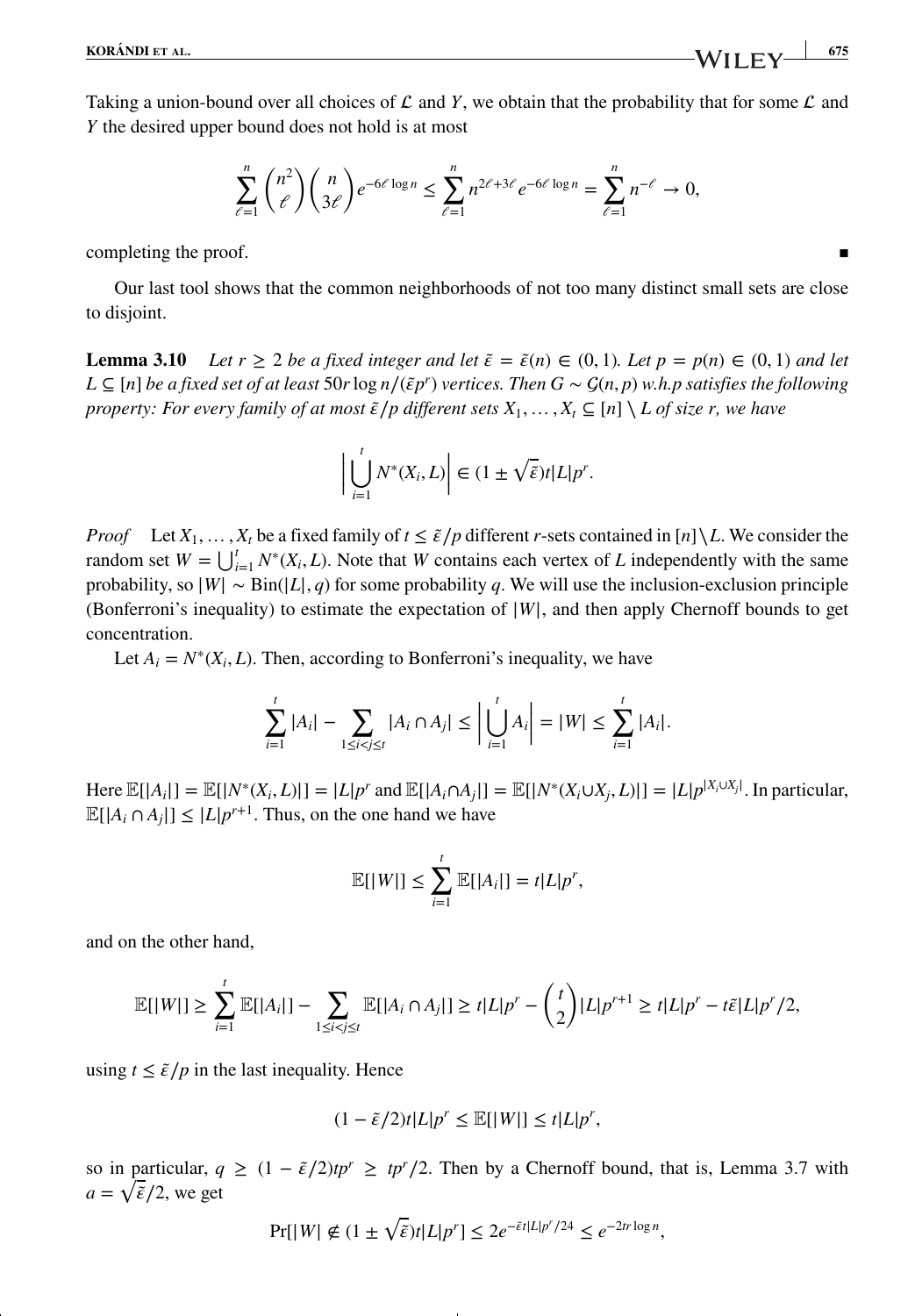using  $|L| \ge 50r \log n/(\tilde{\epsilon}p^r)$  in the last inequality. Finally, a union-bound over all choices of  $X_1, \ldots, X_t$ shows that the property in the lemma fails with probability bounded by

$$
\sum_{t=1}^{\tilde{\varepsilon}/p} \binom{n}{r}^t e^{-2tr \log n} \le \sum_{t=1}^{\infty} e^{-tr \log n} \le \sum_{t=1}^{\infty} n^{-t} \to 0.
$$

### **4 APPROXIMATE COVERING—PROOF OF LEMMA 2.1**

Let *W* be a fixed set of at most  $n/(100r)^4$  vertices and let  $G \sim \mathcal{G}(n, p)$ , where  $p = p(n) \gg (\log n/n)^{1/2}$ . Consider some coloring of the edges of *G* with *r* colors. Our goal is to find  $3r^2$  vertex-disjoint monochromatic cycles that cover all but at most  $K/p$  vertices of *W*, for some sufficiently large constant  $K = K(r)$ .

Let  $U = V(G) \setminus W$ . It is convenient to work with different colors separately, so we partition *W* into *r* sets

$$
W=W_1\cup\cdots\cup W_r
$$

such that  $v \in W_i$  if the most commonly used color on edges between *v* and *U* is *i*:

$$
v \in W_i \implies |N_i(v, U)| = \max_{j \in [r]} |N_j(v, U)|.
$$

Recall here that  $N_i(v, U)$  is the set of vertices in *U* joined to *v* by an edge of color *i*.

Next, for every  $i \in [r]$ , we define an auxiliary graph  $H_i$  on  $W_i$  where two vertices  $v, w \in W_i$  are connected by an edge if and only if

$$
|N_i(v, U) \cap N_i(w, U)| \ge \frac{np^2}{(50r)^4}.
$$

The main idea is to apply Lemma 3.3 on *Hi* to find a small collection of "auxiliary cycles" covering most of *Wi*. Then we will use Hall's condition to turn each such auxiliary cycle into a cycle in *Gi* (the subgraph of *G* of edges in color *i*) that covers the same vertices in  $W_i$ . We thus have two claims:

**Claim 4.1** *Let c* = 384*r. Then w.h.p each auxiliary graph Hi contains* 3*r* − 1 *vertex-disjoint cycles covering all but at most*  $18r^2c/p + (3r)^3$  *vertices of H<sub>i</sub>*.

**Claim 4.2** *The following holds w.h.p: For every choice of*  $k_i \leq 3r - 1$  *vertex-disjoint cycles*  $C^i_1,\ldots,C^i_{k_i}$  in each auxiliary graph  $H_i$ , the graph  $G$  contains  $k_1+\cdots+k_r$  vertex-disjoint monochromatic *cycles covering all the sets*  $V(C_j^i)$ .

From these two claims, Lemma 2.1 follows immediately with  $K = r \cdot 18r^2 \cdot 384r + 27r^4 \le (20r)^4$ . It remains to prove the two claims.

*Proof of Claim 4.1* In light of Lemma 3.3, it is enough to show that the complement of each *Hi* is  $K_{3r}^{c/p}$ -free. There is an easy intuition as to why this is the case: in *G*, each vertex of *W* is adjacent to about  $p|U|$  vertices in *U*, so we expect a subset of size  $c/p$  to expand to almost the whole *U*. As a vertex from *W<sub>i</sub>* has at least  $p|U|/r$  neighbors in *U* in color *i*, this suggests that a subset of  $c/p$  vertices of *W<sub>i</sub>* should have at least  $|U|/r$  neighbors in this color *i*. But then if we take a bit more than *r* sets of this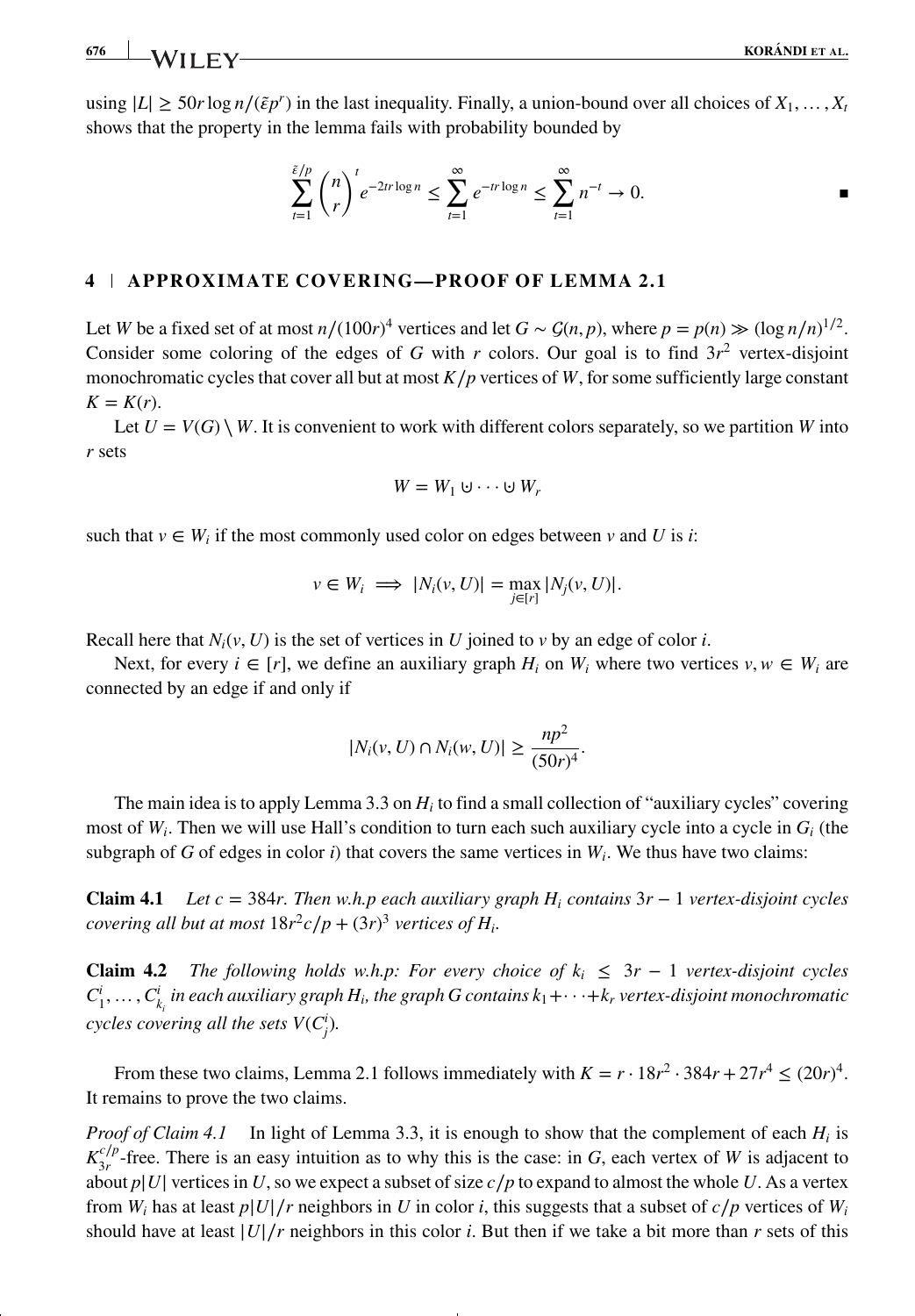**KORÁNDI** ET AL. 677

size, then their *i*-colored neighborhoods overlap significantly, so there should be two sets with linearly many common neighbors in color *i*. This readily implies that some two vertices in *Hi* are joined by an edge. We will now make this argument precise.

First, w.h.p *G* satisfies the properties of Lemma 3.8 with  $\alpha = 1/4$  and  $\beta = 1/(4r)$ . Let  $c =$  $C_{3.8}(\frac{1}{4}, \frac{1}{4r}) = 384r$  be the corresponding constant given by Lemma 3.8. Then Lemma 3.8 states that w.h.p any two disjoint subsets *X*,  $Y \subseteq V(G)$  such that  $|X| \ge c/p$  and  $|Y| \ge n/(4r)$  satisfy

$$
e(X,Y) \le \frac{5}{4}|X||Y|p. \tag{2}
$$

Next, every vertex *v* ∈ *W* has  $e(v, U)$  ∼ Bin( $|U|, p$ ) neighbors in *U*, thus Lemma 3.7 shows that the probability of  $e(v, U) \notin (1 \pm r^{-2})p|U|$  is at most  $2e^{-|U|p/(3r^4)} = e^{-\Omega(np)}$ , using  $|U| \ge n/2$ . As  $p > 1/\sqrt{n}$ , a union bound over all vertices of *W* gives that w.h.p  $e(v, U) \in (1 \pm r^{-2})p|U|$  for every  $v \in W$ . By the definition of  $W_i$ , it follows that w.h.p we have

$$
e_i(v, U) \ge e(v, U)/r \ge p|U|/(r+1) \quad \text{for every } v \in W_i.
$$
 (3)

In the following, fix some  $i \in [r]$ . We will show that properties (2) and (3) already imply that the complement of  $H_i$  is  $K_{3r}^{c/p}$ -free. In other words, we show that if  $X_1, \ldots, X_{3r} \subseteq W_i$  are disjoint sets of size *c*/*p*, then there exist  $j \neq j'$  such that  $e_{H_i}(X_j, X_{j'}) > 0$ .

Fix any such sets, and let  $Y_i = N_i(X_i, U)$  denote the set of vertices in *U* that have a neighbor in  $X_i$ in color *i*. We first show that

$$
|Y_j| > |U|/(2r) \quad \text{for every } j \in [3r]. \tag{4}
$$

First, by (3) we have

$$
e_i(X_j, Y_j) = e_i(X_j, U) \ge |X_j||U|p/(r+1).
$$

Suppose that  $|Y_j| \le |U|/(2r)$  and choose an arbitrary set  $Y_j \subseteq Y_j' \subseteq U$  of size  $|U|/(2r) \ge n/(4r)$ . Then by (2), we have

$$
e_i(X_j, Y_j) \le e(X_j, Y_j') \le \frac{5}{4}|X_j||Y_j'|p = \frac{5}{8r}|X_j||U|p < |X_j||U|p/(r+1),
$$

which is a contradiction. This establishes (4).

Now we can bound how much these colored neighborhoods intersect using Bonferroni's inequality:

$$
\sum_{1 \leq j < j' \leq 3r} |Y_j \cap Y_{j'}| \geq \left( \sum_{j=1}^{3r} |Y_j| \right) - |U| \geq |U|/2,
$$

using (4) for the last inequality. In particular, we must have  $|Y_j \cap Y_{j'}| \ge |U|/(3r)^2$  for some  $j \ne j'$ . Note that *Y<sub>i</sub>*  $\cap$  *Y<sub>i</sub>*<sup></sup> can also be written as the union of the common neighborhoods  $N_i(v, U) \cap N_i(w, U)$  over all pairs of vertices  $v \in X_i$  and  $w \in X_{i'}$ . But then for some choice of *v* and *w*, the size of this is at least the average:

$$
|N_i(v, U) \cap N_i(w, U)| \ge \frac{|U|}{(3r)^2} \cdot \frac{1}{|X_j||X_{j'}|} = \frac{|U|p^2}{(3r)^2c^2} \ge \frac{np^2}{(50r)^4}
$$

using  $|U| \ge n/2$  and  $c = 384r$ . Thus *v* and *w* are connected by an edge in  $H_i$  and so  $e_{H_i}(X_j, X_{j'}) > 0$ , which is what we set out to prove.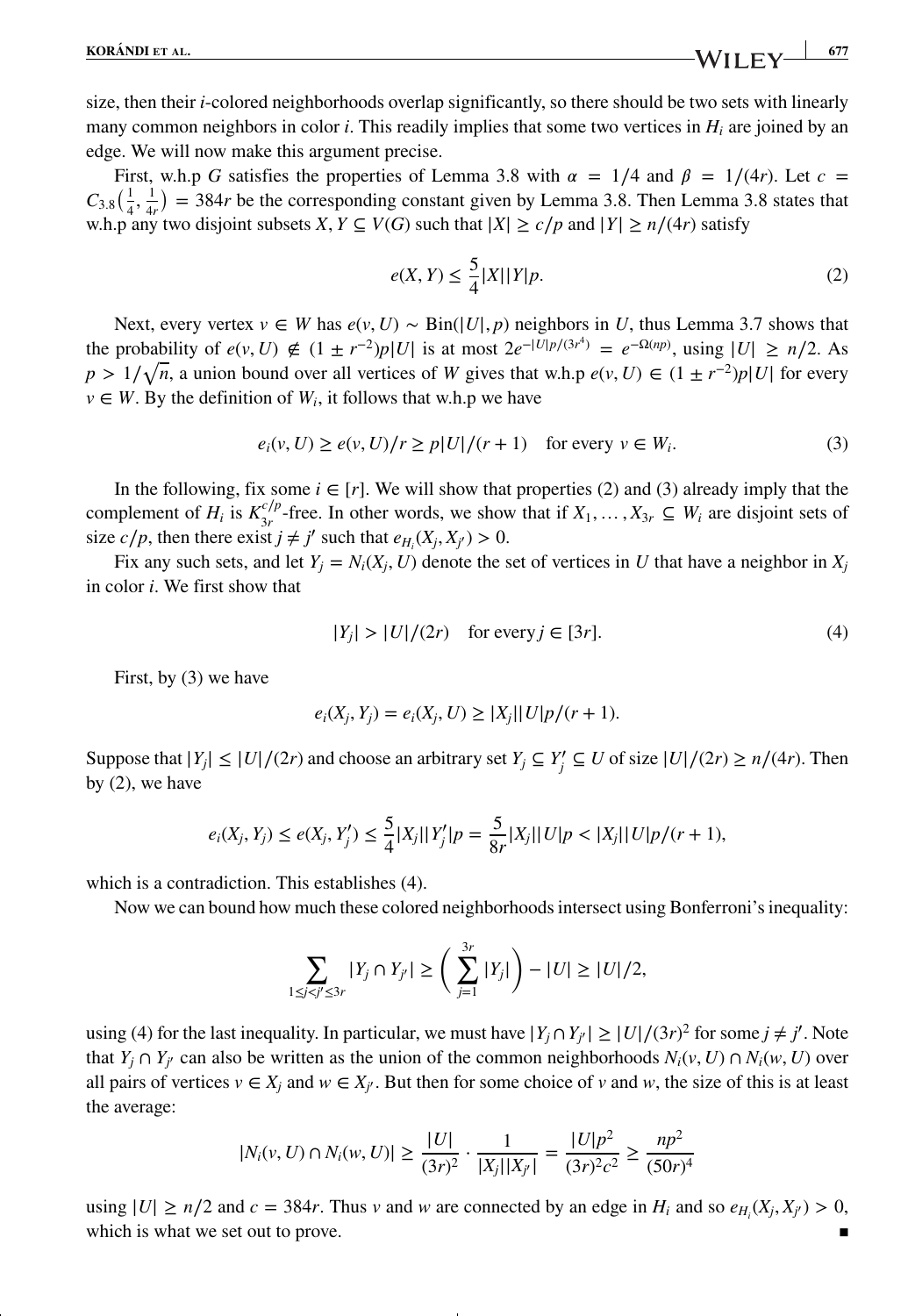*Proof of Claim 4.2* First note that w.h.p *G* satisfies the conclusion of Lemma 3.9, which says that for every family  $\mathcal L$  of  $\ell$  disjoint pairs of vertices, and for every set *Y* of  $3\ell$  vertices that is disjoint from each pair in  $\mathcal{L}$ , we have

$$
\sum_{\{v,w\}\in\mathcal{L}} |N(v,Y)\cap N(w,Y)| \le \begin{cases} 72\ell \log n, & \text{if } \ell \le 6\log n/p^2\\ 2\ell|Y|p^2, & \text{otherwise.} \end{cases}
$$
(5)

This property will be enough to deduce the claim.

Let  $\mathcal{E}_i = \bigcup_{j \in [k_i]} E(C_j^i)$  be the edge set of the given cycles in the auxiliary graph  $H_i$ , and let  $\mathcal{E} =$  $\bigcup_{i\in[r]} \mathcal{E}_i$ . We define an auxiliary bipartite graph *B* with parts *U* and *E* where an edge *vw*  $\in \mathcal{E}_i$  is joined to a vertex  $u \in U$  if and only if  $u \in N_i(v, U) \cap N_i(w, U)$ . We will use Hall's condition to show *B* contains a matching covering  $\mathcal{E}$ . In other words, we will show that there exists an injection *f* ∶  $\mathcal{E} \to U$ such that for every  $vw \in \mathcal{E}_i$ , the vertex  $f(vw) \in U$  is a common neighbor of both  $v$  and  $w$  in color  $i$ . This will immediately imply the statement of Claim 4.2, because we can then convert every cycle  $C^i_j$  in *H<sub>i</sub>* into a monochromatic cycle in *G* by replacing each edge *vw* of  $C_j^i$  by an *i*-colored path (*v,f*(*vw*)*,w*). The injectivity of *f* ensures that the cycles we get are vertex-disjoint.

To verify Hall's condition, we need to show that for every subset  $\mathcal{L} \subseteq \mathcal{E}$  we have  $|N_B(\mathcal{L})| \geq |\mathcal{L}|$ . We instead prove the somewhat different statement that for every subset  $\mathcal{L} \subseteq \mathcal{E}$  consisting of *pairwise disjoint* edges in  $\mathcal E$  we have  $|N_B(\mathcal L)| \geq 3|\mathcal L|$ . This second statement actually implies the first: as  $\mathcal E$  is a disjoint union of cycles, every set of edges  $\mathcal{L}' \subseteq \mathcal{E}$  contains a subset  $\mathcal{L} \subseteq \mathcal{L}'$  of size at least  $|\mathcal{L}'|/3$ such that the edges in  $\mathcal L$  are vertex-disjoint, and so

$$
|N_B(\mathcal{L}')| \ge |N_B(\mathcal{L})| \ge 3|\mathcal{L}| \ge |\mathcal{L}'|.
$$

So take any set of pairwise disjoint edges  $\mathcal{L} \subseteq \mathcal{E}$  and suppose for contradiction that  $N_B(\mathcal{L})$  is properly contained in some set *Y*  $\subseteq U$  of size  $3|\mathcal{L}|$ . Recall that every vertex pair *vw*  $\in \mathcal{L}$  is also an auxiliary edge in some  $H_i$ , so *v* and *w* have at least  $np^2/(50r)^4$  common neighbors in *U* in color *i*. By definition, these common neighbors are also neighbors of the pair *vw* in *B*, so they are contained in *Y*. Hence

$$
\frac{np^2|\mathcal{L}|}{(50r)^4} \le \sum_{vw \in \mathcal{L}} |N(v, Y) \cap N(w, Y)|.
$$

Note that since  $|Y| = 3|\mathcal{L}|$ , we can apply (5) to the sum on the right-hand side. There are now two cases, depending on the size of  $\mathcal{L}$ .

If  $|\mathcal{L}|$  < 6 log *n*/*p*<sup>2</sup>, then by (5)

$$
\frac{np^2|\mathcal{L}|}{(50r)^4} \le \sum_{vw \in \mathcal{L}} |N(v, Y) \cap N(w, Y)| \le 72|\mathcal{L}| \log n,
$$

contradicting our assumption that  $np^2 \gg \log n$ .

If  $|\mathcal{L}| > 6 \log n/p^2$ , then by (5)

$$
\frac{np^2|\mathcal{L}|}{(50r)^4} \le \sum_{vw \in \mathcal{L}} |N(v, Y) \cap N(w, Y)| \le 2|\mathcal{L}| |Y|p^2,
$$

and thus  $|Y| \ge n/(2 \cdot (50r)^4) > 3n/(100r)^4 \ge 3|W| \ge 3|\mathcal{L}|$ , which contradicts the assumption that  $|Y| = 3|\mathcal{L}|$ . This concludes the proof of the claim.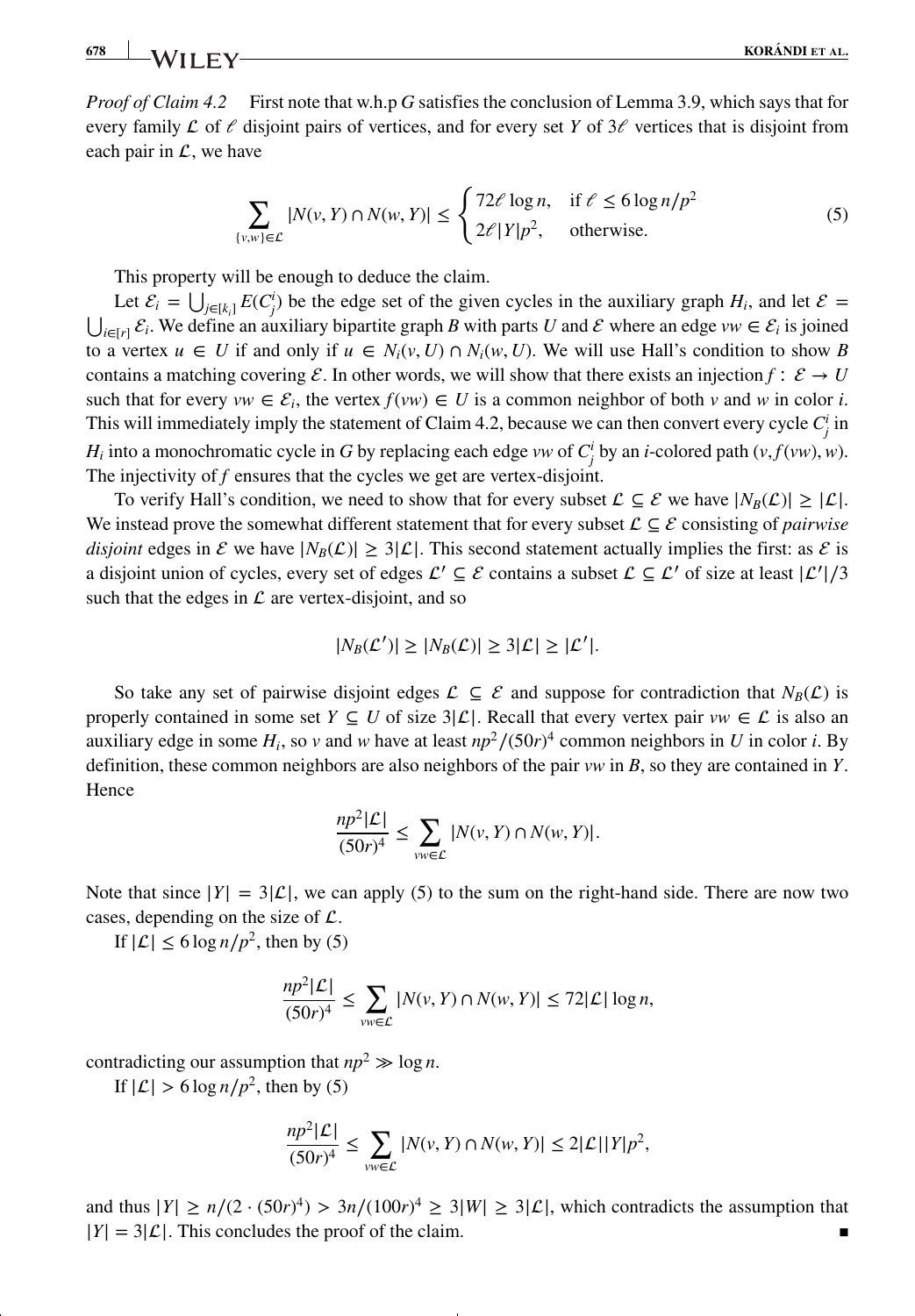## **5 COVERING A SET OF SIZE** *O***(1***/P***)—PROOF OF LEMMA 2. 2**

Let  $r, \varepsilon, K > 0$  be constants, where  $r \ge 2$  is an integer. Consider a subset  $W \subseteq [n]$  of size at most  $n/2$ and let  $G \sim \mathcal{G}(n, p)$  for  $p = p(n) > n^{-1/r + \epsilon}$ . We need to show that w.h.p every subset  $Q \subseteq W$  of size at most  $K/p$  can be covered using at most  $400r^4 \log(4r^2)$  monochromatic cycles.

#### **5.1 Proof overview**

The main idea of the proof is the following: We define an edge-colored auxiliary graph *H* on the vertex set *W*, where two vertices  $v, w \in W$  are joined by an edge of color *i* if they are "robustly connected" by monochromatic paths of color *i*, whose interior vertices belong to  $U = V(G) \setminus W$ . This auxiliary graph should have two properties. First, we want the independence number of *H* to be bounded by a function of *r*, as this will imply, via the result of Sárközy (Theorem 3.1), that every induced subgraph *H*[*Q*] can be covered by a number of monochromatic cycles in *H*[*Q*] that depends only on *r*. Second, we want the notion of "robustly connected" to be sufficiently strong to allow us to convert such a cover of *H*[*Q*] by auxiliary monochromatic cycles into a cover of *Q* by monochromatic cycles in *G*, at least if  $|Q| \leq K/p$ .

It is instructive to note that this task would be significantly easier for  $p \gg n^{-1/(r+1)}$ . In this case we could define *H* by saying that  $v, w \in W$  are joined by an edge of color *i* if there are many (ie,  $\Omega(np^{r+1})$ ) vertices in the *i*-colored common neighborhood  $N_i(v, U) \cap N_i(w, U)$ . It is not hard to see that if  $p \gg (\log n/n)^{1/(r+1)}$ , then this graph has independence number at most *r*. Indeed, the high density implies that every set  $X \subseteq W$  of  $r + 1$  vertices has a large common neighborhood  $N^*(X, U)$  in U (of size  $\approx np^{r+1}$ ). Of course, for every vertex in  $N^*(X, U)$ , at least two of the edges coming from *X* must have the same color (by the pigeonhole principle). This in turn implies that some two vertices in *X* will have a large common neighborhood in the same color, so *H*[*X*] contains an edge. We could then apply Theorem 3.1 to cover *H*[*Q*] with few disjoint monochromatic cycles, and, as in the proof of Lemma 2.1, use Hall's condition to turn each of these auxiliary cycles into a monochromatic cycle in *G* by replacing each auxiliary edge with a path of length 2 in *G* in the same color.

Unfortunately, when *p* is smaller than  $n^{-1/(r+1)}$  a typical set of  $r + 1$  vertices does not have any common neighbor, and the graph *H* as defined in the previous paragraph might have unbounded independence number. We overcome this issue by using slightly longer paths to create monochromatic cycles in *G*. So here the edges of *H* will correspond to short monochromatic paths whose lengths are possibly greater than 2. We now describe informally how we are going to do this, assuming for simplicity that  $r = 2$ , that is, that there are only two colors, called red and blue.

To define *H*, consider an arbitrary set  $\hat{X}$  ⊆ *W* consisting of 3 vertices *u*, *v*, *w* (see Figure 1). Since we assume  $p > n^{-1/r + \epsilon} = n^{-1/2 + \epsilon}$ , any two vertices in  $\hat{X}$  will have  $\Theta(np^2)$  common neighbors in *U*. Let  $Z_1$  be the set of common neighbors of *u* and *v* in *U* (and keep the vertex *w* for later). If there are  $\Omega(np^2)$  vertices  $x \in Z_1$  that have an edge to both *u* and *v* in the same color, then we add an edge in that color in *H* between *u* and *v*. However, it could be that most vertices in  $Z_1$  are connected to *u* and *v* by edges of different colors (ie, there is a red edge to *u* and a blue edge to *v*, or vice-versa). In this case, we can find many vertices in  $Z_1$  which are of the "majority color profile", that is, we can find a set  $S_1 \subseteq Z_1$  of  $\Omega(np^2)$  common neighbors of *u* and *v* such that either every vertex  $x \in S_1$  has a red edge to *u* and a blue edge to *v*, or every vertex  $x \in S_1$  has a blue edge to *u* and a red edge to *v*. In any case, we can relabel  $\hat{X} = \{v_{\text{free}}, v_{\text{red}}, v_{\text{blue}}\}$  such that every vertex in  $S_1$  is connected by a red edge to  $v_{\text{red}}$  and by a blue edge to *v*blue (and *v*free will just be the vertex *w*).

We now define the set  $Z_2$  of all vertices in *U* that have an edge to both  $v_{\text{free}}$  and a vertex in  $S_1$ . The properties of  $G(n, p)$  will make sure that this set is about as large as expected:  $|Z_2| = \Omega(n^2 p^4)$ . If there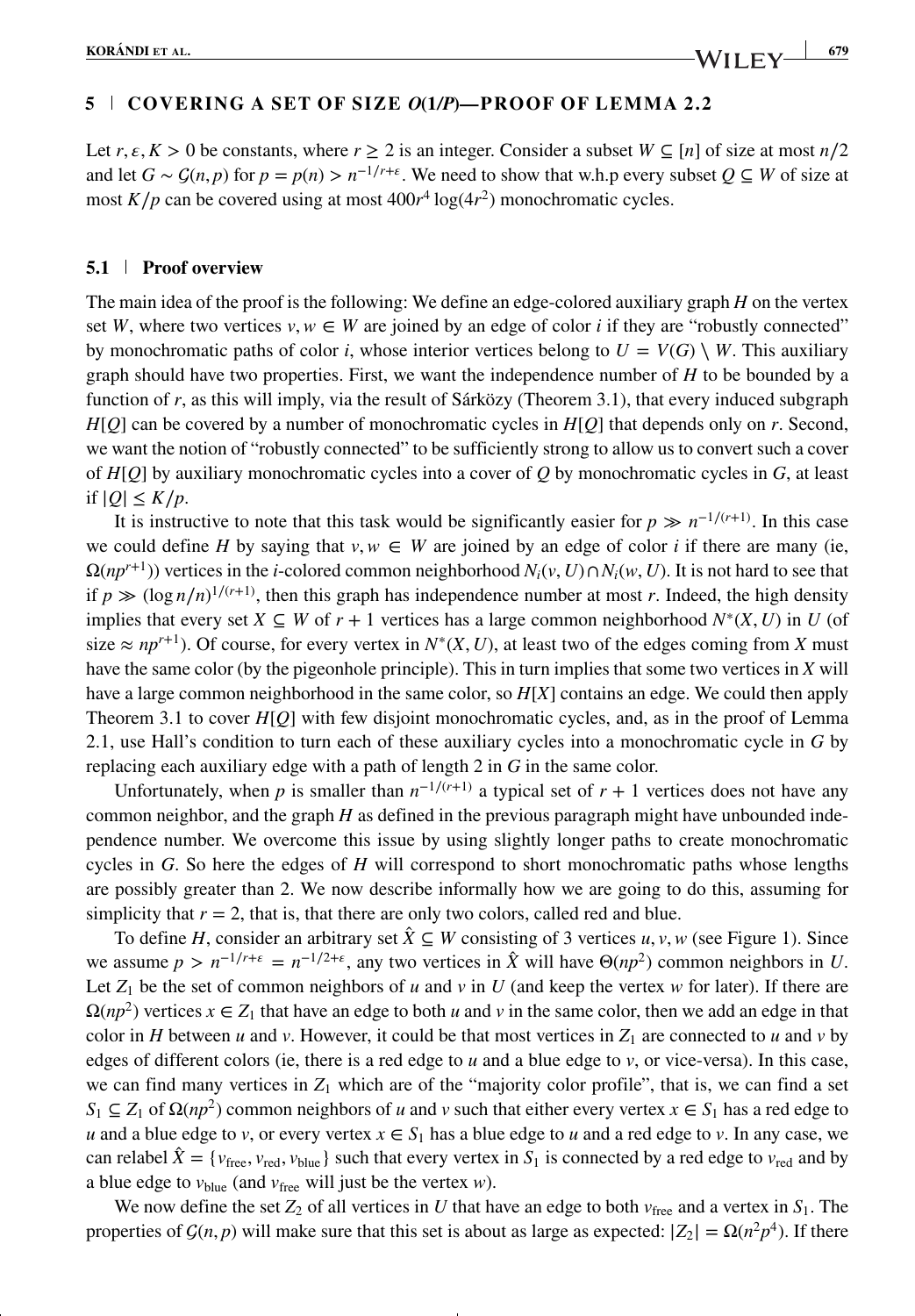

**FIGURE 1** Building towers when  $r = 2$  [Color figure can be viewed at [wileyonlinelibrary.com\]](http://wileyonlinelibrary.com)

are  $\Omega(n^2p^4)$  vertices in  $Z_2$  that have an edge to both  $v_{\text{free}}$  and a vertex of  $S_1$  in the same color—say, both are blue—then we add a blue edge to *H* between  $v_{\text{free}}$  and  $v_{\text{blue}}$ . And of course, if both edges are red, then we add a red edge between  $v_{\text{free}}$  and  $v_{\text{red}}$ . This way an edge of color *i* corresponds to many *i*-colored paths of length 3 between the two involved vertices. However, as before, it could be that most vertices in  $Z_2$  are connected to  $v_{\text{free}}$  and  $S_1$  in both colors. Then, again, there must be a majority color profile of such vertices, and we can find a subset  $S_2 \subseteq Z_2$  of size  $\Omega(n^2p^4)$  such that every vertex in  $S_2$ has either a blue edge to *v*free and a red edge to a vertex of *S*1, or the other way around. The important observation is that it is again possible to relabel the vertices  $\hat{X} = \{v_{\text{free}}, v_{\text{red}}, v_{\text{blue}}\}$  such that every vertex in  $S_2$  is now connected by a blue path to  $v_{blue}$  and by a red path to  $v_{red}$  (for example, if every vertex in  $S_2$  has a blue edge to  $S_1$  and a red edge to  $v_{\text{free}}$ , we exchange the identities of  $v_{\text{red}}$  and  $v_{\text{free}}$ ).

If we continue like this, the following pattern emerges: starting from a set  $\hat{X}$  of three vertices, either we are able to place an edge in *H* between two vertices in  $\hat{X}$ , or we get a sequence  $S_1, S_2, S_3, \ldots$  of larger and larger sets  $(|S_i|$  will be around  $(np^2)^i$ ) such that every vertex in  $S_i$  is connected by a red path to some  $v_{\text{red}} \in \hat{X}$  and by a blue path to some  $v_{\text{blue}} \in \hat{X}$ . This statement is formalized in Claim 5.5 below.

Now take any set *X* of 6 vertices, and split it into two sets  $\hat{X}$  and  $\hat{X}'$  of three vertices each. If *H* contains an edge inside  $\hat{X}$  or  $\hat{X}'$ , then *X* is not independent. Otherwise, since  $p > n^{-1/2+\epsilon}$ , we see that after about  $m = 1/\varepsilon$  iterations of the above procedure, we reach a set  $S_m$  from  $\hat{X}$  and a set  $S'_m$  from  $\hat{X}$ <sup>*'*</sup>, both of size much larger than  $(\log n)/p$ , such that every vertex in the set *S<sub>m</sub>* (*S'<sub>m</sub>*) is connected in both colors to the set  $\hat{X}$  ( $\hat{X}'$ ). In  $\mathcal{G}(n, p)$  there are many edges between any two sets of size larger than  $(\log n)/p$  (see Lemma 3.8), in particular, we can find many (say) red edges between  $S_m$  and  $S'_m$ . But then there is a vertex in  $\hat{X}$  that is connected to a vertex in  $\hat{X}$ <sup>*'*</sup> by many red paths, and we can add a red edge connecting these vertices to *H*. This gives us an *H* that has independence number at most 5 such that an *i*-colored edge in *H* corresponds to many *i*-colored paths between the two vertices in *G*.

The same general approach works if there are more than two colors. In the rest of this section, we explain the details of the above outline to get a real proof, and show how to turn the auxiliary cycles in *H*[*Q*] into monochromatic cycles in *G*.

### **5.2 Towers, cascades, and the auxiliary graph**

Without loss of generality, we may assume that  $p = n^{-1/r + \epsilon}$  where  $\epsilon = 1/qr$  for some large integer *q* such that *r* does not divide  $q - 1$ . (So we have  $p = n^{-(q-1)/qr} = n^{-(q-1)\epsilon}$ .)

Let us fix a partition of  $U = V(G) \setminus W$  into  $1/\varepsilon$  levels of the same size:

$$
U=L_1\cup\cdots\cup L_{1/\varepsilon},
$$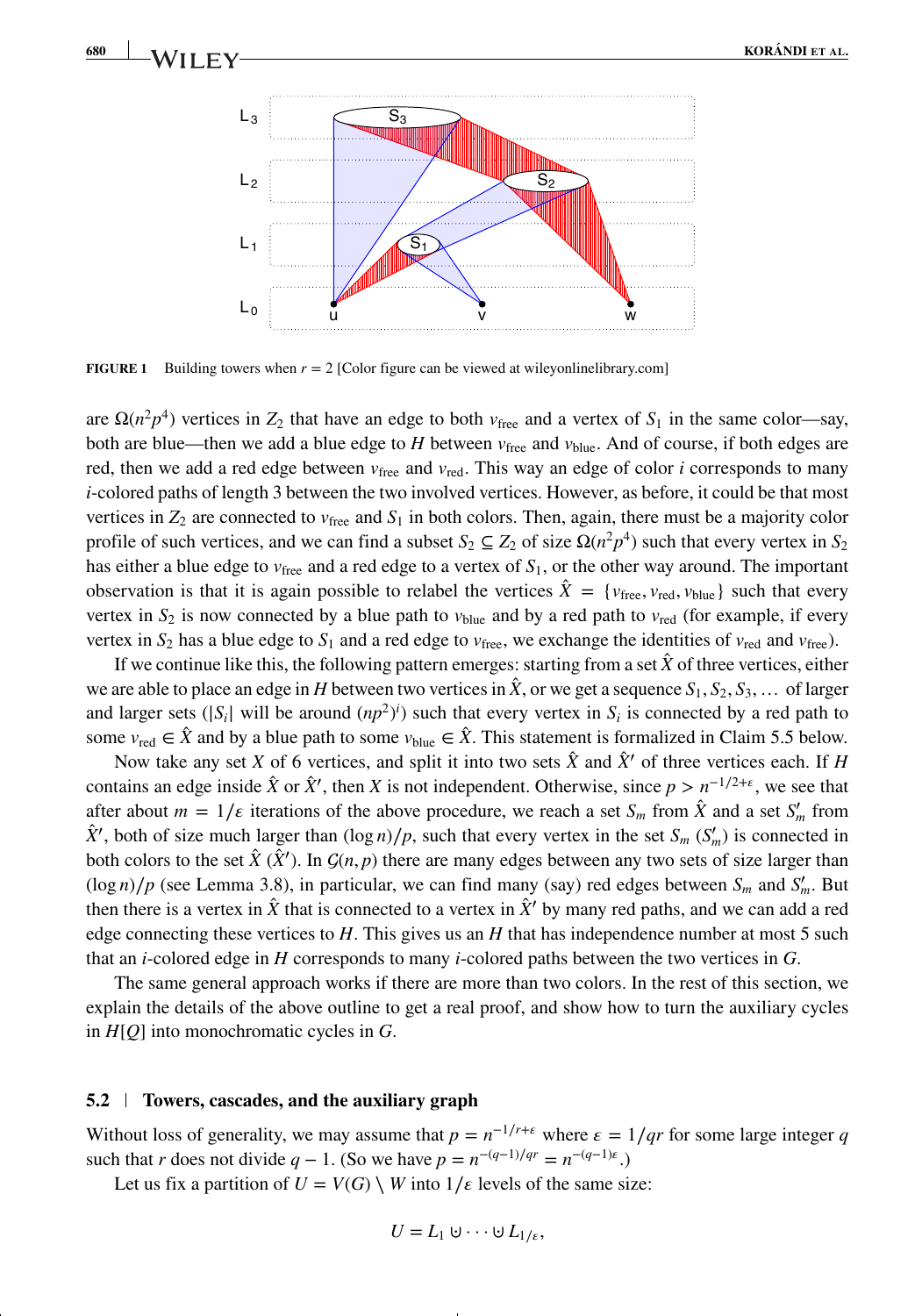where  $|L_k| = \varepsilon |U|$ . For notational convenience, we also define  $L_0 = W$ . As this partition does not depend on the choice of  $Q \subseteq W$ , we may fix it before exposing *G*. Set

$$
\mu = \frac{|L_k|p^r}{2r^r} = \Theta(n^{r\epsilon}),\tag{6}
$$

and let  $m \in \mathbb{N}$  be such that  $m - 1 < \frac{q-1}{r} < m$ . Note that this implies  $m \leq 1/\varepsilon$ , and

$$
\mu^{m-1} = O(n^{-\varepsilon}/p) \quad \text{and} \quad \mu^m = \Omega(n^{\varepsilon}/p). \tag{7}
$$

Indeed,  $\mu^{m-1} \le \mu^{(q-2)/r} = O(n^{(q-1)\varepsilon-\varepsilon})$  and  $\mu^m \ge \mu^{q/r} = \Omega(n^{(q-1)\varepsilon+\varepsilon})$ .

Next, we describe the structures needed for the proof. The point of the argument we sketched in Section 5.1 was to find monochromatic paths from a vertex *v* through a sequence of sets  $(S_s, \ldots, S_f)$ (see Figure 1). We will call such a monochromatic piece a *tower* on *v*. Due to technical reasons, the formal definition below needs to include some auxiliary sets, as well.

**Definition 5.1** (Towers) Let  $1 \leq s \leq f \leq m$ , let  $i \in [r]$  be a color and  $v \in L_0$ . We call a sequence of sets  $(S_{s-1}, S_s, \ldots, S_f)$  an *i*-tower on *v* if there is a sequence of sets  $T_s, \ldots, T_f \subseteq L_0$  of size  $r-1$  such that the following properties hold:

- (T1)  $S_k \subset L_k$  and  $|S_k| = u^k$  for all  $k \in \{s 1, ..., f\}$ ,
- (T2) *Ss ⊆ Ni*(*v*) ∩ *N*(*Ss*−1) ∩ *N*∗(*Ts*),
- (T3)  $S_k$  ⊆  $N_i(S_{k-1})$  ∩  $N^*(T_k)$  for all  $k \in \{s+1, ..., f\},$
- (T4)  $v \in T_s$  if  $s > 1$ , and  $S_0 = \{v\}$  with  $v \notin T_1$  if  $s = 1$ .

We say that  $(T_s, \ldots, T_f)$  is a *witness sequence* for the tower  $(S_{s-1}, \ldots, S_f)$ .

Note that in the case  $r = 2$  that we discussed in Section 5.1, the  $v_{free}$  of step *i* will be the witness  $T_{i+1}$  that "generates"  $S_{i+1}$  from  $S_i$ . For example, in Figure 1,  $(u, S_1)$  is a red tower on *u* with witness sequence (*v*),  $(v, S_1, S_2)$  is a blue tower on *v* with witness sequence  $(u, w)$ ,  $(S_1, S_2, S_3)$  is a red tower on *w* with witness sequence  $(w, u)$ , and  $(S_2, S_3)$  is a blue tower on *u* with witness sequence  $(u)$ .

In general, if  $(S_{s-1}, S_s, \ldots, S_f)$  is an *i*-tower on *v*, then it follows from (T2) and (T3) that every vertex in  $S_f$  is reachable from *v* by a path in color *i* passing through each  $S_s$ , …,  $S_{f-1}$  exactly once. Property (T4), the set  $S_{s-1}$  and the witness sequence  $T_s$ , …,  $T_f$  are needed to establish some pseudorandom properties of the sets  $S_s$ ,  $\dots$ ,  $S_f$ , such as expansion.

To define our auxiliary graph, we need one additional structure, a *cascade* that we define on a pair of vertices in *L*0. As we will see later, it guarantees that the two vertices are connected by monochromatic paths in a very robust way (Claim 5.9).

**Definition 5.2** (Cascades) Let  $i \in [r]$  be a color. We say that two vertices  $v, w \in L_0$  are *connected* by an *i*-cascade if there is an *i*-tower  $(S_{s_v-1}^v, S_{s_v}^v, \dots, S_f^v)$  on *v* and an *i*-tower  $(S_{s_w-1}^w, S_{s_w}^v, \dots, S_f^w)$  on *w* for some  $1 \leq s_{v}, s_{w} \leq f \leq m$ , such that either

(C1)  $S_f^v = S_f^w$ , or (C2)  $f = m$  and  $e_i(R_v, R_w) \ge e(R_v, R_w)/r$ , where  $R_v = S_m^v \setminus S_m^w$  and  $R_w = S_m^w \setminus S_m^v$ .

Note that there is no need to impose any conditions on the disjointness of the sets in 5.2. This is because if  $R_v$  and  $R_w$  are small then  $S_m^v$  and  $S_m^w$  have a significant overlap, so the situation is similar to 5.2.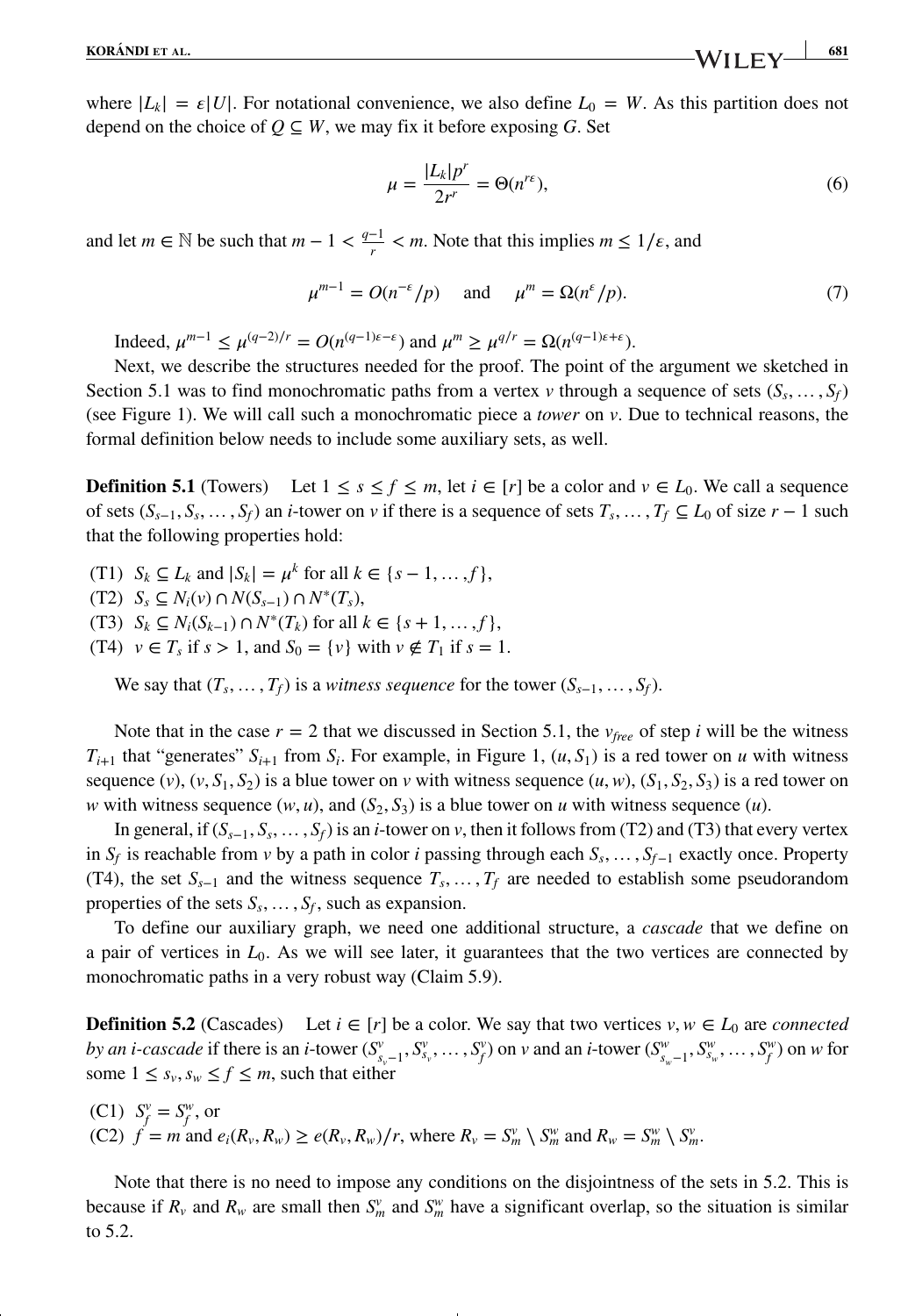## **682 KORÁNDI ET AL.**<br>**KORÁNDI ET AL.**

We now define the auxiliary graph *H* on the vertex set *L*<sup>0</sup> by adding an edge of color *i* between two vertices  $v, w \in L_0$  if *v* and *w* are connected by an *i*-cascade. There are two central claims:

**Claim 5.3** *W.h.p, H has independence number at most* 4*r.*

**Claim 5.4** *W.h.p, for every monochromatic cycle C in H of length at most K*∕*p, there is a monochromatic cycle*  $C^*$  *(of the same color) in G such that*  $V(C) \subseteq V(C^*)$ *.* 

From these two claims, Lemma 2.2 follows easily:

*Proof of Lemma 2.2* Suppose that  $G \sim \mathcal{G}(n, p)$  is such that the two properties in Claims 5.3 and 5.4 hold (this happens w.h.p), so *H* has independence number at most 4*r*. Let  $Q \subseteq L_0$  be an arbitrary set of size at most  $K/p$ . As the independence number of  $H[Q]$  is also bounded by  $4r$ , we can apply Theorem 3.1 to find a collection of at most  $25(\alpha r)^2 \log(\alpha r) \leq 400r^4 \log(4r^2)$  vertex-disjoint monochromatic cycles in *H*[*Q*] covering *Q*.

We know that every cycle in the collection has length at most  $|Q| \leq K/p$ , so we can replace each such cycle *C* by a monochromatic cycle *C*<sup>∗</sup> in *G* that covers the vertex set of *C* (using the property in Claim 5.4). This gives a collection of at most  $400r^4 \log(4r^2)$  monochromatic cycles in *G* covering the whole set  $Q$ .

### **5.3 Proof of Claim 5.3**

We first prove an auxiliary claim:

**Claim 5.5** *W.h.p, for every set*  $\hat{X} = \{x_1, \ldots, x_{2r-1}\}$  *of*  $2r-1$  *distinct vertices in*  $L_0$ *, one of the following two statements holds:*

- *(i) there are two vertices*  $v, v' \in \hat{X}$  *and a color i*  $\in [r]$  *such that v and v' are connected by an i-cascade, or*
- (ii) there exists a subset  $X = \{v_1, \ldots, v_r\} \subseteq \hat{X}$  and for each  $i \in [r]$  an *i*-tower  $(S_{s_i-1}^i, S_{s_i}^i, \ldots, S_m^i)$  on  $v_i$ *, such that*  $S_m^1 = \cdots = S_m^r$ .

*Proof* First, note that w.h.p the property in Lemma 3.10 holds with  $\tilde{\epsilon} = 1/4$  simultaneously for every set  $L = L_k$  where  $k \in [m]$ . This is because  $|L_k| = \Theta(n) \gg \log n/(\tilde{\epsilon} p^r)$  and *m* is a constant. Thus, we may assume the following property: for every  $k \in [m]$  and every list of  $t \leq \tilde{\epsilon}/p$  distinct *r*-sets  $X_1, \ldots, X_t \subseteq [n] \setminus L_k$ , we have

$$
\left| \bigcup_{i=1}^{t} N^*(X_i, L_k) \right| \geq t |L_k| p^r / 2. \tag{8}
$$

This property will be enough to imply Claim 5.5.

To prove the claim, assume  $\hat{X} = \{x_1, \ldots, x_{2r-1}\}$  does not satisfy (i), that is, no two vertices in  $\hat{X}$  are connected by an *i*-cascade for some  $i \in [r]$ . We show that for every  $k \in [m]$ 

there is a set 
$$
X_k = \{v_1, \dots, v_r\} \subseteq \hat{X}
$$
 and an *i*-tower  
 $(S_{s_i-1}^i, S_{s_i}^i, \dots, S_k^i)$  on each  $v_i$  such that  $S_k^1 = \dots = S_k^r$ . (9)

Note that  $X = X_m$  then satisfies 5.5.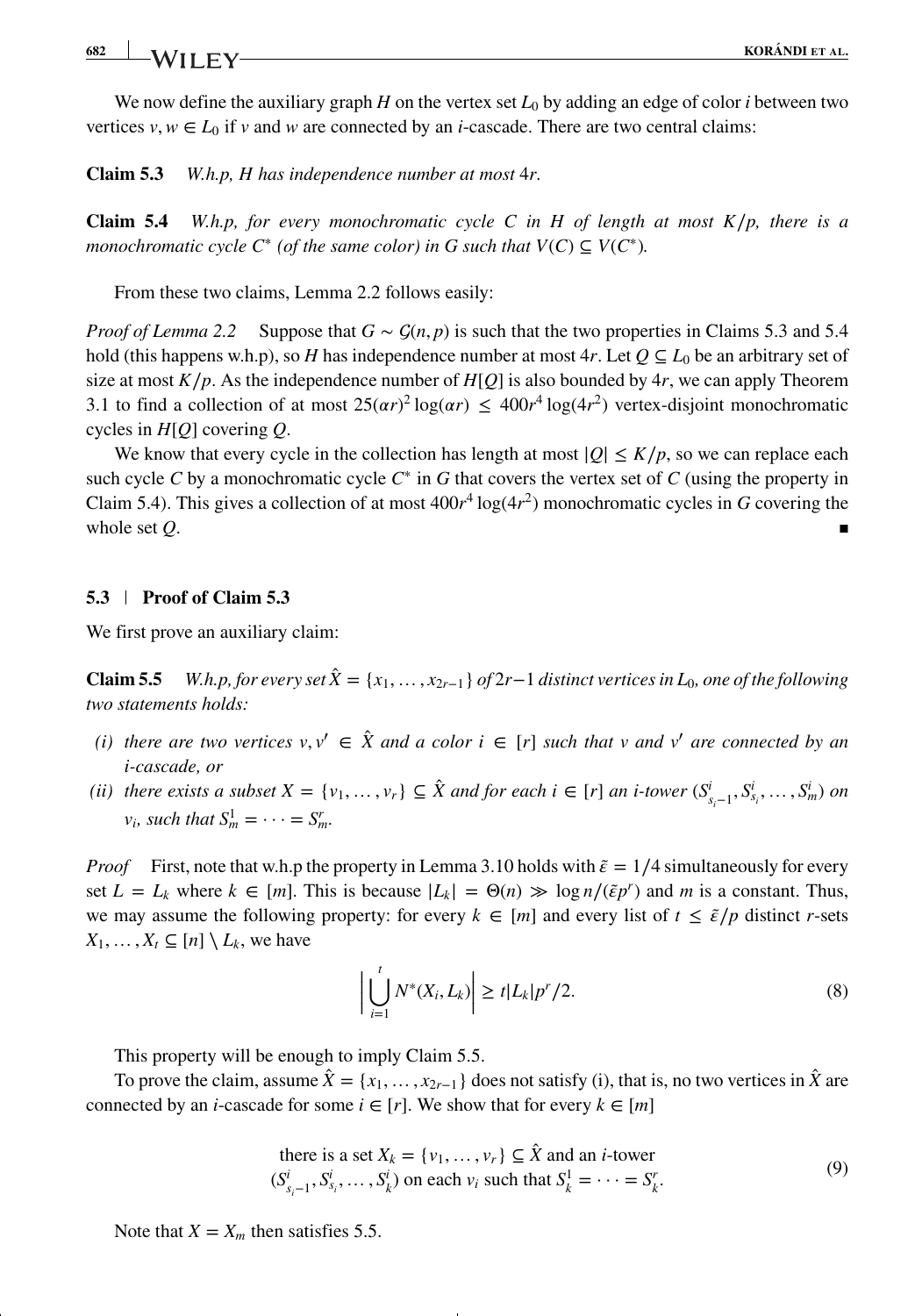We prove (9) by induction on *k*. For the base case  $k = 1$ , let  $X_1 = \{x_1, \ldots, x_r\} \subseteq \hat{X}$ . Let  $Z_1 =$  $N^*(X_1, L_1)$  be the common neighborhood of  $X_1$  in  $L_1$ . By (8) applied to the single *r*-set  $X_1$ , we have

$$
|Z_1| = |N^*(X_1, L_1)| \ge |L_1| p^r / 2 = \mu r^r.
$$

Let us say that a vertex  $z \in Z_1$  has the *color pattern*  $(i_1, \ldots, i_r)$  if for each  $a \in [r]$ , the edge  $zx_a$  has color  $i_a$ . There are *r<sup>r</sup>* different color patterns, so we can find a subset  $S_1 \subseteq Z_1$  of size  $|S_1| = \mu$  such that all vertices in  $S_1$  have the same color pattern  $(i_1, \ldots, i_r)$ .

Let  $S_0^a = \{x_a\}$  for every  $a \in [r]$ , and  $S_1^a = S_1$ . We now claim that  $(S_0^a, S_1)$  is an  $i_a$ -tower on  $x_a$ , for every  $a \in [r]$ . For this, choose  $T_1^a = X_1 \setminus \{x_a\}$ , and let us check the conditions (T1)-(T4) separately. First, (T1) requires that  $|S_0^a| = 1$ ,  $|S_1^a| = \mu$ ,  $S_0^a \subseteq L_0$  and  $S_1 \subseteq L_1$ , all of which are true. For (T2) note that  $S_1^a \subseteq N_{i_a}(x_a) \cap N(S_0^a) \cap N^*(T_1^a)$  holds because every vertex in  $S_1^a$  lies in the common neighborhood of  $X_1 = T_1 \cup S_0^a$  and has an edge of color  $i_a$  to  $x_a$ . The condition (T3) is vacuous in this case. Finally, for (T4), note that  $S_0^a = \{x_a\}$  and  $x_a \notin T_1^a$  hold by definition.

If  $i_a = i_b$  for some distinct  $a, b \in [r]$ , then  $x_a$  and  $x_b$  are connected by an  $i_a$ -cascade (condition 5.2), contrary to our assumption. So all *r* different colors appear in the color pattern  $(i_1, \ldots, i_r)$ , and by relabeling the vertices in  $X_1 = \{x_1, \ldots, x_r\}$  as  $X_1 = \{v_1, \ldots, v_r\}$  so that  $v_{i} = x_a$ , we get the required *i*-tower on each  $v_i$ , proving (9) for  $k = 1$ .

Now suppose that (9) holds for some  $k - 1 \ge 1$ , and let us prove that it holds for *k*, as well. By the induction hypothesis, there is a set of vertices  $X_{k-1} = \{v_1, \ldots, v_r\} \subseteq \hat{X}$  and an *i*-tower  $(S_{s_i-1}^i, S_{s_i}^i, \ldots, S_{k-1}^i)$  on each  $v_i$  such that  $S_{k-1}^1 = \cdots = S_{k-1}^r =: S_{k-1}$ , where by (T1) we have  $|S_{k-1}| = \mu^{k-1}$ . Let  $X' = \hat{X} \setminus X_{k-1} = \{w_1, \ldots, w_{r-1}\}$  be the remaining  $r - 1$  vertices (recall that  $\hat{X}$  has size  $2r - 1$ ).

Next, we define  $Z_k \subseteq L_k$  as the set of all common neighbors of the sets  $X' \cup \{v\}$  for  $v \in S_{k-1}$ , that is,

$$
Z_k=\bigcup_{v\in S_{k-1}}N^*(X'\cup\{v\},L_k).
$$

Here we have  $\mu^{k-1} \le \mu^{m-1} \le \tilde{\epsilon}/p$  (see (7)) distinct *r*-sets, so (8) gives

$$
|Z_k| = \left| \bigcup_{v \in S'_{k-1}} N^*(X' \cup \{v\}, L_k) \right| \ge \mu^{k-1} |L_k| p^r / 2 = \mu^k r^r.
$$

Each vertex  $z \in Z_k$  is connected to  $w_j$  for every  $j \in [r-1]$  and has a neighbor in  $S_{k-1}$ . Fix one such neighbor  $w'_z \in S_{k-1}$  (chosen arbitrarily) and define the color pattern of *z* to be  $(i_1, \ldots, i_r)$  if the edge *zw<sub>j</sub>* has color *i<sub>j</sub>* for every  $j \in [r-1]$  and  $zw'_z$  has color *i<sub>r</sub>*. Once again, there are *r<sup>r</sup>* such patterns, so there is a subset  $S_k \subseteq Z_k$  of  $|S_k| = \mu^k$  vertices that all have the same pattern  $(i_1, \ldots, i_r)$ .

We first note that for every  $j \in [r-1]$ , the sequence  $(S_{k-1}, S_k)$  is an  $i_j$ -tower on  $w_j$  with the witness sequence  $(T_k)$ , where  $T_k = X'$ . Verifying the conditions (T1) to (T3) is the same as in the  $k = 1$  case, and (T4) again holds by definition:  $w_j \in T_k$ . Similarly,  $(S^{i_r}_{s_{i_r}-1}, S^{i_r}_{s_{i_r}}, \ldots, S^{i_r}_{k-1}, S_k)$  is an  $i_r$ -tower on the vertex  $v_{i_r} \in X_{k-1}$ . For this, we take a witness sequence  $T_{s_{i_r}}^{i_r}, \ldots, T_{k-1}^{i_r}$  of the tower  $(S_{s_{i_r}-1}^{i_r}, S_{s_{i_r}}^{i_r}, \ldots, S_{k-1}^{i_r})$ and extend it by setting  $T_k^{i_r} = X'$ ; the conditions (T1)–(T4) are then easy to check using the fact that  $(S_{s_{i_r}-1}^{i_r}, S_{s_{i_r}}^{i_r}, \ldots, S_{k-1}^{i_r})$  is already an  $i_r$ -tower on  $v_{i_r}$ : for (T1), we already have  $|S_k| = \mu^k$ , whereas for (T3), we know that every  $z \in S_k$  is in the common neighborhood of  $X'$ , and is also connected to  $S_{k-1}$ by an *i<sub>r</sub>*-colored edge, so  $S_k \subseteq N_{i_r}(S_{k-1}^{i_r}) \cap N^*(T_k^{i_r})$ . Every other requirement holds by induction.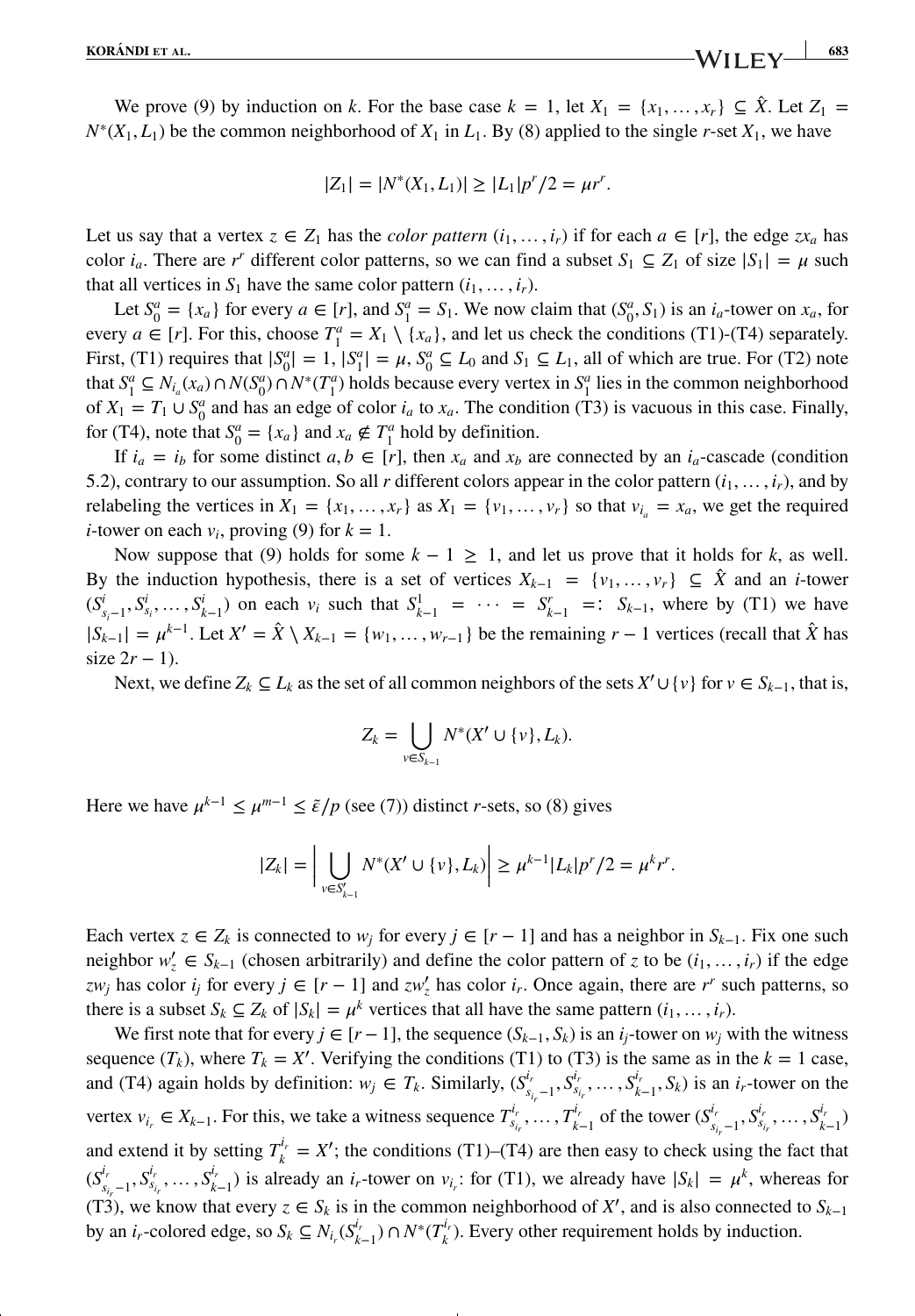## **684 KORÁNDI ET AL.**<br>**KORÁNDI ET AL.**

If  $i_a = i_b$  for some distinct  $a, b \in [r]$ , then two vertices in  $X_k = \{w_1, \ldots, w_{r-1}, v_{i_r}\} \subseteq \hat{X}$  are connected by an  $i_a$ -cascade (again by condition 5.2), which we had ruled out. So all  $r$  colors appear in  $(i_1, \ldots, i_r)$  exactly once, and thus we can relabel the vertices in  $X_k$  as  $v_1, \ldots, v_r$  to get the desired *i*-towers on the (new)  $v_i$ 's.

*Proof of Claim 5.3* Recall that *H* is the graph on vertex set  $L_0$  where we add an edge *vw* in color *i* whenever *v* and *w* are connected by an *i*-cascade in *G*.

Assume that *G* satisfies the property in Claim 5.5, as it does w.h.p, and let  $X \subseteq L_0$  be a set of 4*r* − 2 vertices. We show that *X* contains two distinct vertices connected by an *i*-cascade, for some *i* ∈ [*r*]. For this, split *X* into two disjoint sets  $\hat{X}, \hat{X}'$  of  $2r - 1$  vertices each. If either set contains two vertices connected by an *i*-cascade for some  $i \in [r]$ , then we are done. Otherwise, by Claim 5.5, there are subsets  $\{v_1, \ldots, v_r\} \subseteq \hat{X}$  and  $\{v'_1, \ldots, v'_r\} \subseteq \hat{X}'$  and an *i*-tower  $(S_{s_i-1}^i, S_{s_i}^i, \ldots, S_m^i)$  on  $v_i$  and another *i*-tower  $(S_{s'_i-1}^i, S_{s'_i}^i, \ldots, S_m^i)$  on  $v'_i$  for every color  $i \in [r]$ , such that  $S_m^1 = \cdots = S_m^r =: S_m$  and  $S_m' = \cdots = S_m' =: S_m'$ . Let  $i \in [r]$  be a color such that  $e_i(R, R') \geq e(R, R')/r$ , where  $R = S_m \setminus S_m'$  and  $R' = S'_m \setminus S_m$ . Then  $v = v_i$  and  $v' = v'_i$  are connected by an *i*-cascade, and we are again done.

#### **5.4 Proof of Claim 5.4**

Let us recall the statement: given, say, a red cycle *C* of size  $O(1/p)$  in the auxiliary graph *H*, we want to find a red cycle *C*<sup>∗</sup> in *G* that covers all the vertices of *C*. We use the following strategy.

For each edge *e* in *C*, we have a cascade on top of it, so we know that there are many short (of length at most  $2m + 1$ ) red paths connecting the endpoints of *e*, all with internal vertices in *U*. Let us denote the set of internal vertices of these paths by  $\mathcal{H}_e = \{P_e^1, \dots, P_e^e\}$ . In order to create a cycle  $C^*$ , it suffices to choose exactly one  $P_e \in H_e$  for each *e* so that they are all pairwise disjoint. We use Theorem 3.2 to achieve this. Taking the  $H_e$  as the (2*m*)-uniform hypergraphs, it is enough to check that for any subset  $E' \subset E(C)$  and any  $Y \subseteq U$  of size  $|Y| \le 4m|E'|$  there is a path  $P_e \in \mathcal{H}_e$ , for some  $e \in E'$  that completely avoids *Y*.

The proof relies on two ingredients. First, we will show that most cascades (or, rather, the associated towers) corresponding to the edges in *E*′ are disjoint on almost all levels (Claim 5.8), thus it is impossible for *Y* to significantly intersect each of them. Second, if we remove a small fraction of the vertices from each level of a cascade connecting  $v$  and  $w$ , then it still contains a path from  $v$  to  $w$ (Claim 5.9).

The following notion of *independent towers* will be crucial for our applications of Lemma 3.10.

**Definition 5.6** (Independent towers) Suppose that  $1 \leq s \leq f \leq m$  and that we are given a collection  $\{(S_{s-1}^j, S_s^j, \ldots, S_f^j)\}_{j \in [t]}$  of t towers<sup>2</sup>. We say that this collection is *independent* if there exists a witness sequence  $(T_s^j,\ldots,T_f^j)$  for every tower  $(S_{s-1}^j,\ldots,S_f^j)$  such that all sets of the form  $T_s^j\cup\{v\}$ , where  $j\in[t]$ and  $v \in S_{s-1}^j$ , are *distinct*.

Our next claim says that among towers on distinct vertices, there is always a large subset of independent towers.

**Claim 5.7** *Let*  $1 \leq s \leq f \leq m$  *and let*  $t \geq 0$ *. Let*  $v_1, \ldots, v_t$  *be distinct vertices in*  $L_0$  *and for each*  $j \in [t]$ , let  $\mathcal{T}_j = (S_{s-1}^j, \ldots, S_f^j)$  be a tower on  $v_j$ . Then there is a set  $\mathcal{I} \subseteq [t]$  of at least t/r indices such *that the towers*  $\{\mathcal{T}_i\}_{i \in \mathcal{I}}$  *are independent.* 

<span id="page-17-0"></span><sup>&</sup>lt;sup>2</sup>More precisely, each  $(S_{s-1}^j, S_s^j, \ldots, S_f^j)$  is an *i<sub>j</sub>*-tower on some vertex  $v_j \in L_0$ , but the precise values for *i<sub>j</sub>* and  $v_j$  do not matter here. We use this kind of sloppiness throughout the proof.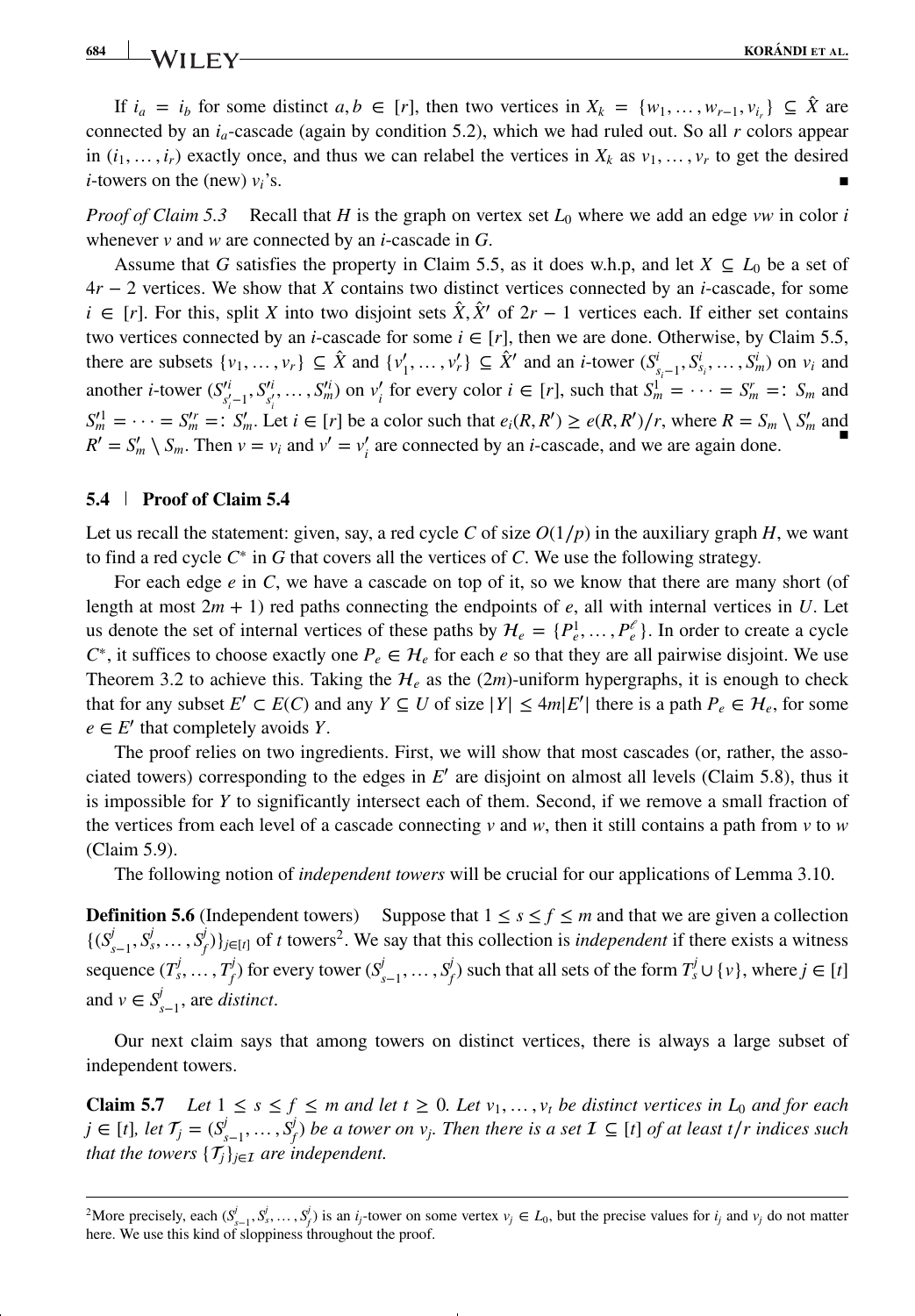*Proof* We define a graph  $G_T$  on the vertex set  $\{T_1, \ldots, T_t\}$  where  $T_j$  and  $T_{j'}$  for  $j \neq j'$  are connected by an edge if and only if  $T_s^j \cup \{v\} = T_s^{j'} \cup \{v'\}$  for some  $v \in S_{s-1}^j$  and  $v' \in S_{s-1}^{j'}$ . We will show that the maximum degree of  $G_T$  is at most  $r - 1$ . This clearly implies that  $G_T$  contains an independent set of size at least  $t/r$  (eg, by choosing its vertices greedily), which is exactly what we need.

We first show that if  $\mathcal{T}_j$  and  $\mathcal{T}_{j'}$  are adjacent in  $G_T$  then  $v_{j'} \in \mathcal{T}'_s$ . Indeed, if  $s = 1$ , then for each  $j \in [t]$ we have  $S_0^j = \{v_j\}$  by (T4). Hence  $\mathcal{T}_j$  and  $\mathcal{T}_{j'}$  can only be adjacent if  $T_1^j \cup \{v_{j'}\} = T_1^{j'} \cup \{v_j\}$ , but then  $v_j \neq v_{j'}$  implies  $v_{j'} \in T_1^j$ . On the other hand, if  $s > 1$  then  $T_s^j \subseteq L_0$  and  $S_{s-1}^j \subseteq L_{s-1}$  where  $L_0 \cap L_{s-1} = \emptyset$ , so  $\mathcal{T}_j$  and  $\mathcal{T}_{j'}$  can only be adjacent if  $T_s^j = T_s^{j'}$ . Once again, (T4) then implies that  $v_{j'} \in T_s^{j'} = T_s^j$ . But  $T_s^j$ has *r* − 1 elements, so there are at most *r* − 1 different choices for this  $v_j$ . Thus  $\mathcal{T}_j$  has at most *r* − 1 neighbors in  $G_T$ .

The next claim shows that in every small collection of independent towers, a significant fraction of them are almost mutually disjoint on any given level *k*.

**Claim 5.8** *The following holds with high probability. For every family*  $\{(S_{s-1}^j, \ldots, S_j^j)\}_{j \in [t]}$  *of t independent i-towers, where*  $1 \le s \le f \le m$  *and*  $t \le n^{\varepsilon}/(\mu^k p)$  *for some*  $k \in \{s, ..., f\}$ *, there is a set*  $\mathcal{I}_k \subseteq [t]$ *of size*  $|\mathcal{I}_k| \ge t/2^k$  *such that* 

$$
\left| S_{k}^{j} \cap \bigcup_{j' \in \mathcal{I}_{k} \setminus \{j\}} S_{k}^{j'} \right| \leq (80r^{r})^{k} \cdot n^{-\varepsilon/4} \mu^{k}
$$

*for every*  $i \in I_k$ *.* 

*Proof* Note that with high probability Lemma 3.10 applies with  $\tilde{\epsilon} = n^{-\epsilon/2}$  and  $L = L_k$  simultaneously for every  $k \in [m]$ . Thus, we may assume that for every  $k \in [m]$  and every family of  $T \leq \tilde{\epsilon}/p$  different *r*-sets  $X_1, \ldots, X_T \subseteq [n] \setminus L_k$ , we have

$$
\left| \bigcup_{\ell=1}^{T} N^*(X_{\ell}, L_k) \right| \in (1 \pm \sqrt{\tilde{\varepsilon}}) T |L_k| p^r = (1 \pm \sqrt{\tilde{\varepsilon}}) T \cdot 2r^r \mu.
$$
 (10)

We derive Claim 5.8 from this property. For convenience, let  $\xi_k = (80r^r)^k n^{-\epsilon/4}$  for  $k \in [m]$ .

Let  $\{(S_{s-1}^j, S_s^j, \ldots, S_f^j)\}_{j \in [t]}$  be a collection of *t* independent *i*-towers as in the statement of the claim. For each  $j \in [t]$ , let  $(T_s^j, \ldots, T_f^j)$  be a corresponding witness sequence such that all sets of the form *T*<sup>*j*</sup> ∪ {*v*}, where *j* ∈ [*t*] and *v* ∈ *S*<sup>*j*</sup><sub>*s*−1</sub>, are distinct (this is possible because of the independence). We prove the claim by induction on *k*.

Suppose  $k = s$ . For each  $j \in [t]$  define  $Z_k^j = N(S_{k-1}^j) \cap N^*(T_k^j, L_k)$ , and set

$$
Z_k = \bigcup_{j \in [t]} Z_k^j \quad \text{and} \quad \hat{Z}_k = \bigcup_{j \neq j' \in [t]} Z_k^j \cap Z_k^{j'}.
$$

Note that the definition  $Z^j_k$  is almost the same as the definition of  $S^j_k$ , however without restricting the neighborhood of  $S_{k-1}^j$  to a specific color. Therefore, we have  $S_k^j \subseteq Z_k^j$ . Alternatively, we can define  $Z_k^j$  as

$$
Z_k^j = \bigcup_{v \in S_{k-1}^j} N^*(T_k^j \cup \{v\}, L_k).
$$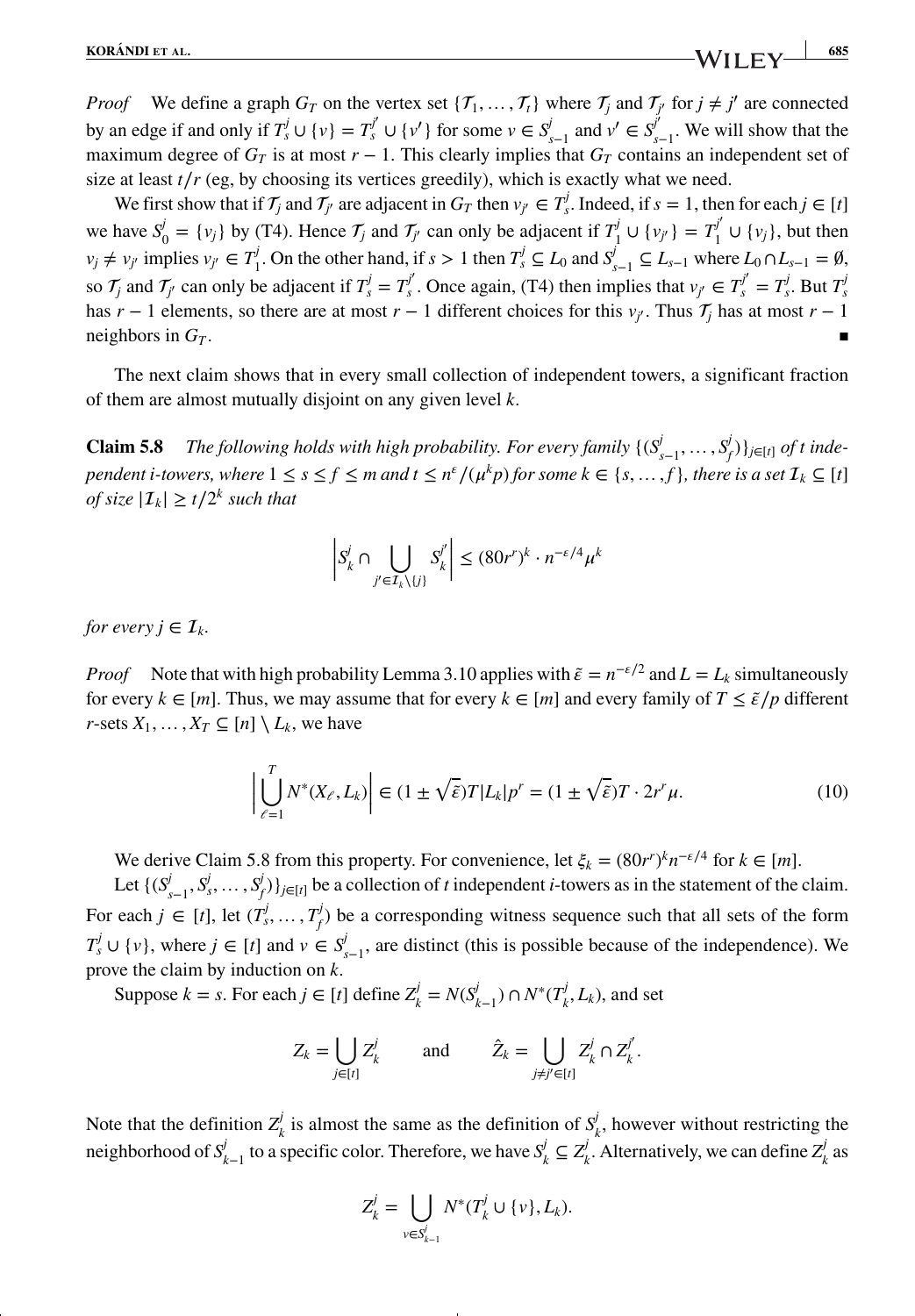By (10), each  $Z^j_k$  is of size  $|Z^j_k| \in (1 \pm \sqrt{\varepsilon})2r^r\mu^k$  (recall that  $|S^j_{k-1}| = \mu^{k-1}$ ). We prove a somewhat stronger statement than needed, namely that the set  $\mathcal{I}_k \subseteq [t]$  consisting of all indices  $j \in [t]$  such that

$$
\left| Z_{k}^{j} \cap \hat{Z}_{k} \right| = \left| Z_{k}^{j} \cap \bigcup_{j' \in [t] \setminus \{j\}} Z_{k}^{j'} \right| \leq 10 \sqrt{\tilde{\varepsilon}} \cdot 2r^{r} \mu^{k} < \xi_{k} \mu^{k},
$$

is of size  $|\mathcal{I}_k| \ge t/2$ .

To this end, we first estimate the size of  $Z_k$  and  $\hat{Z}_k$ . As the towers are independent, there are exactly  $\sum_{j\in[t]} |S_{k-1}^j| = t\mu^{k-1} < 1/(n^{\epsilon/2}p) = \tilde{\epsilon}/p$  sets of the form  $T_k^j \cup \{v\}$  where  $j \in [t]$  and  $v \in S_{k-1}^j$  (recall  $\mu = \Theta(n^{r\epsilon})$ ). Thus applying (10) again we obtain  $|Z_k| \in (1 \pm \sqrt{\tilde{\epsilon}})t \cdot 2r^r\mu^k$ , which in turn gives the following estimate on the size of  $\hat{Z}_k$ .

$$
|\hat{Z}_k| \leq \left(\sum_{j\in [t]} |Z_{k}^j|\right) - |Z_k| \leq 2\sqrt{\tilde{\varepsilon}}t \cdot 2r^r\mu^k.
$$

Indeed, here  $|\hat{Z}_k|$  is the number of elements in  $L_k$  that are counted at least twice by the sum  $\sum_{j\in[t]} |Z_k^j|$ , whereas  $|Z_k|$  is the number of elements counted at least once.

Putting everything together, we have the following:

$$
(1 - \sqrt{\tilde{\varepsilon}})t \cdot 2r^r \mu^k \le |Z_k| = \sum_{j \in [t]} |Z_k^j \setminus \hat{Z}_k| + |\hat{Z}_k|
$$
  
\n
$$
\le \sum_{j \in [t]} |Z_k^j| - \sum_{j \in [t] \setminus \mathcal{I}_k} |Z_k^j \cap \hat{Z}_k| + |\hat{Z}_k|
$$
  
\n
$$
\le (1 + \sqrt{\tilde{\varepsilon}})t \cdot 2r^r \mu^k - (t - |I_k|)10\sqrt{\tilde{\varepsilon}} \cdot 2r^r \mu^k + 2\sqrt{\tilde{\varepsilon}}t \cdot 2r^r \mu^k
$$
  
\n
$$
\le \left(1 + 3\sqrt{\tilde{\varepsilon}} - 5(t - |I_k|) \frac{2\sqrt{\tilde{\varepsilon}}}{t}\right)t \cdot 2r^r \mu^k.
$$

This implies  $|\mathcal{I}_k| > t/2$ , as required.

Next, suppose that  $k > s$  and the claim holds for  $k - 1$ . As  $t \leq n^{\epsilon}/(\mu^k p) \leq n^{\epsilon}/(\mu^{k-1} p)$ , we can apply the induction hypothesis to obtain a family  $\mathcal{I}_{k-1} \subseteq [t]$  of  $t' = |\mathcal{I}_{k-1}| \ge t/2^{k-1}$  almost disjoint towers on the  $(k - 1)$ 'st level. For each  $j \in I_{k-1}$  let

$$
\hat{S}_{k-1}^j = S_{k-1}^j \setminus \bigcup_{j' \in \mathcal{I}_{k-1} \setminus \{j\}} S_{k-1}^{j'}.
$$

Then these sets are all disjoint and have size

$$
(1 - \xi_{k-1})\mu^{k-1} \le |\hat{S}_{k-1}^j| \le \mu^{k-1}.
$$
 (11)

Note that  $\hat{S}^j_{k-1}$  ⊆  $L_{k-1}$  with  $k > 1$ , so  $\hat{S}^j_{k-1}$  is also disjoint from  $T^j_k$  ⊆  $L_0$ . More importantly, these facts imply that all the sets of the form  $T^j_k \cup \{v\}$  for  $j \in \mathcal{I}_{k-1}$  and  $v \in \hat{S}^j_{k-1}$  are distinct. Now we can argue as in the base case.

For each  $j \in \mathcal{I}_{k-1}$  define

$$
Z_k^j = N(\hat{S}_{k-1}^j) \cap N^*(T_k^j, L_k) = \bigcup_{v \in \hat{S}_{k-1}^j} N^*(T_k^j \cup \{v\}, L_k)
$$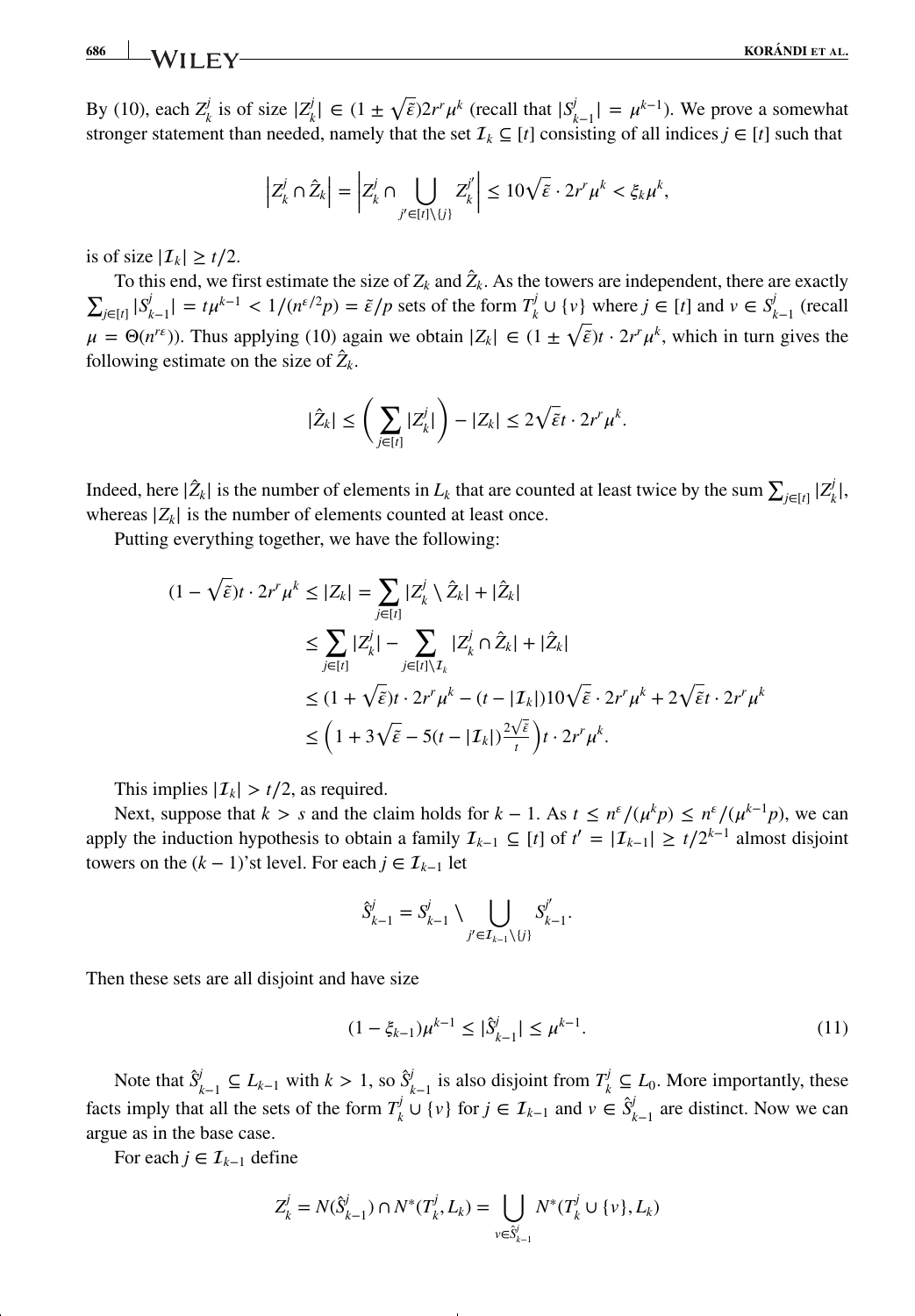and let

$$
Z_k = \bigcup_{j \in \mathcal{I}_{k-1}} Z_k^j \quad \text{and} \quad \hat{Z}_k = \bigcup_{j \neq j' \in \mathcal{I}_{k-1}} Z_k^j \cap Z_k^{j'}.
$$

Observe that, unlike in the base case, we do not have  $S^j_k \subseteq Z^j_k$ : some vertices in  $S^j_k$  might only have neighbors in  $S_{k-1}^j \setminus \hat{S}_{k-1}^j$ . However,  $S_{k-1}^j \setminus \hat{S}_{k-1}^j$  is small, so  $S_k^j \setminus Z_k^j$  will turn out to be negligible. We will deal with these vertices at the end.

From  $|\hat{S}^j_{k-1}| \leq \mu^{k-1} \leq \tilde{\varepsilon}/p$  and (10) we have

$$
|Z_k^j| \le (1+\sqrt{\tilde{\varepsilon}}) \cdot 2r^r \mu^k \le (1+\xi_{k-1}) \cdot 2r^r \mu^k.
$$

As already mentioned, sets of the form  $T^j_k \cup \{v\}$  for  $j \in \mathcal{I}_{k-1}$  and  $v \in \hat{S}^j_{k-1}$  are all distinct, thus by (11), there are

$$
\sum_{j\in I_{k-1}}|\hat{S}_{k-1}^j|\geq (1-\xi_{k-1})\mu^{k-1}t'
$$

many of them. Therefore, applying (10) again we get  $|Z_k| \ge (1 - 2\xi_{k-1})t' \cdot 2r^r\mu^k$  which, in turn, gives the following bound on the size of  $\hat{Z}_k$ .

$$
|\hat{Z}_k| \leq \left(\sum_{j\in\mathcal{I}_{k-1}}|Z_k^j|\right) - |Z_k| \leq 3\xi_{k-1}t'\cdot 2r^r\mu^k.
$$

We now define  $\mathcal{I}_k \subseteq \mathcal{I}_{k-1}$  as the set of all indices  $j \in \mathcal{I}_{k-1}$  such that

$$
\left|Z_k^j\cap \hat{Z}_k\right|<20\xi_{k-1}\cdot 2r^r\mu^k=\frac{\xi_k}{2}\mu^k.
$$

Using the above estimates on the size of  $Z_k$  and  $\hat{Z}_k$ , we get the following:

$$
(1 - 2\xi_{k-1})t' \cdot 2r^{r}\mu^{k} \le |Z_{k}| = \sum_{j \in \mathcal{I}_{k-1}} |Z_{k}^{j} \setminus \hat{Z}_{k}| + |\hat{Z}_{k}|
$$
  
\n
$$
\le \sum_{j \in \mathcal{I}_{k-1}} |Z_{k}^{j}| - \sum_{j \in \mathcal{I}_{k-1} \setminus \mathcal{I}_{k}} |Z_{k}^{j} \cap \hat{Z}_{k}| + |\hat{Z}_{k}|
$$
  
\n
$$
\le (1 + \xi_{k-1})t' \cdot 2r^{r}\mu^{k} - (t' - |\mathcal{I}_{k}|)20\xi_{k-1} \cdot 2r^{r}\mu^{k} + 3\xi_{k-1}t' \cdot 2r^{r}\mu^{k}
$$
  
\n
$$
\le \left(1 + 4\xi_{k-1} - (t' - |\mathcal{I}_{k}|)20\frac{\xi_{k-1}}{t'}\right)t' \cdot 2r^{r}\mu^{k},
$$

which implies  $|I_k| > t'/2 \ge t/2^k$ .

So far we have shown that  $\mathcal{I}_k$  has the desired size, and that for each  $j \in \mathcal{I}_k$ , the intersection of  $S_k^j$  with other sets  $S_k^{j'}$  *inside*  $Z_k^j$  contains at most  $\xi_k \mu^k/2$  vertices. Therefore, it suffices to prove  $|S_k^j \setminus Z_k^j| \le \frac{\xi_k}{2} \mu^k$ to finish the proof. Note that

$$
S_k^j \setminus Z_k^j \subseteq N(S_{k-1}^j \setminus \hat{S}_{k-1}^j) \cap N^*(T_k^j, L_k) = \bigcup_{v \in S_{k-1}^j \setminus \hat{S}_{k-1}^j} N^*(T_k^j \cup \{v\}, L_k).
$$

As  $|S_{k-1}^j \setminus \hat{S}_{k-1}^j| \leq \xi_{k-1} \mu^{k-1}$ , from (10) we get

$$
|S_k^j \setminus Z_k^j| \le (1 + \sqrt{\tilde{\varepsilon}})\xi_{k-1} \cdot 2r^r \mu^k < \xi_k \mu^k / 2,
$$

as required. This concludes the argument.

Next, we show that cascades are resilient to small changes.

**Claim 5.9** *There is a constant c >* 0 *such that the following holds with high probability. Suppose v*, *w* ∈ *L*<sub>0</sub> are connected by an *i*-cascade with underlying *i*-towers  $\mathcal{T}_v$  = ( $S^v_{s_v-1}, \ldots, S^v_f$ ) and  $\mathcal{T}_w$  =  $(S_{s_w-1}^w, \ldots, S_f^w)$ , for some  $1 \leq s_v, s_w \leq f \leq m$ . Then for any subset  $Y \subseteq U$  such that  $|S_k^u \cap Y| \leq c\mu^k$  for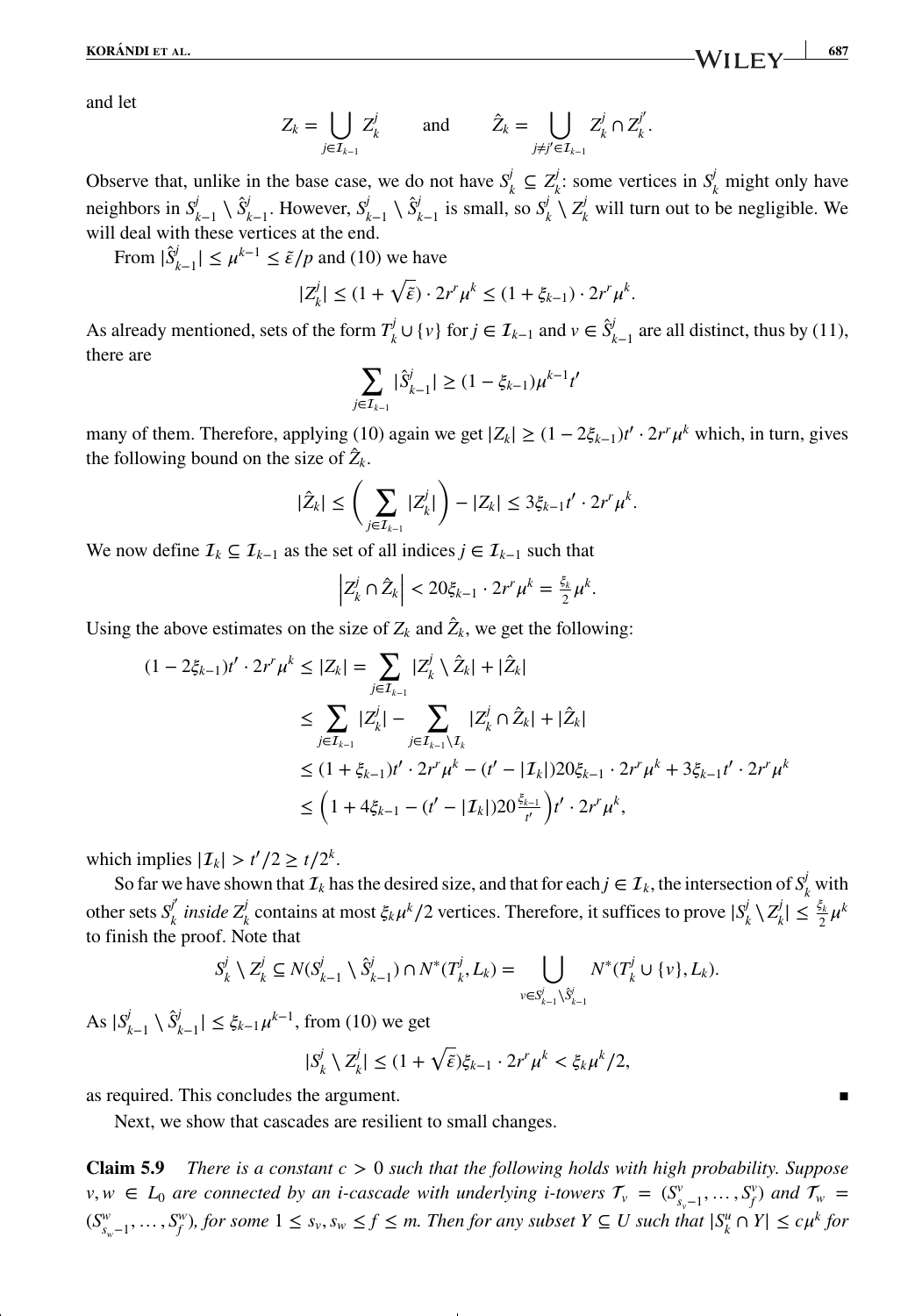**688 KORÁNDI ET AL. KORÁNDI ET AL.** 

*every*  $u \in \{v, w\}$  *and*  $k \in \{s_u, ..., f\}$ *, the graph*  $G[(\{v, w\} \cup U) \setminus Y]$  *contains an i-colored v-w path of length at most*  $2f + 1$ *.* 

*Proof* With high probability, Lemma 3.10 applies with with  $\tilde{\epsilon} = 1/4$  and  $L = L_k$  simultaneously for every  $k \in [m]$ . Thus, we may assume that for every  $k \in [m]$  and every family of  $t \leq \tilde{\epsilon}/p$  different *r*-sets  $X_1, \ldots, X_t \subseteq [n] \setminus L_k$  we have

$$
\left| \bigcup_{j \in [t]} N^*(X_j, L_k) \right| \le 2t |L_k| p^r = 4r^r t \mu. \tag{12}
$$

Furthermore, by Lemma 3.8, we can assume that for every disjoint  $X, X' \subseteq V(G)$  of size  $|X|, |X'| \gg$ log *n*∕*p* we have

$$
e(X, X') \in (1 \pm \alpha)|X||X'|p,\tag{13}
$$

for  $\alpha = 1/(8r + 8)$ . We show that these properties suffice to derive the claim.

Consider some  $u \in \{v, w\}$ . We first show that there is a subset  $B^u \subseteq S^u$  of size at most  $\alpha |S^u| = \alpha \mu^f$ , such that for every vertex  $u' \in S_f^u \setminus B^u$ , there is an *i*-colored  $u \cdot u'$  path avoiding *Y* of length at most *f*.

To this end, we define the sets  $B_{s_u}^u, \ldots, B_f^u$  level by level as follows. Let  $B_{s_u}^u = Y \cap S_{s_u}^u$  and then iteratively set  $B_k = N(B_{k-1}, S_k^u) \cup (Y \cap S_k^u)$  for  $k \in \{s_u + 1, \ldots, f\}$ . It is easy to see by induction on  $k \in \{s_u, ..., f\}$  (and using the definition of an *i*-tower) that for every vertex  $u' \in S_k^u \setminus B_k^u$ , the graph  $G[(\{v\} \cup U) \setminus Y]$  contains an *i*-colored *u*-*u'* path of length at most *k*. We will prove, using induction on *k*, that

$$
|B_k^u| \le (8r^r)^k c \mu^k \quad \text{for every } k \in \{s_u, \dots, f\}.
$$
 (14)

Choosing a  $c < \alpha/(8r^r)^f$  in the assumptions of the claim then ensures that  $B^u = B^u_f$  is of size at most  $\alpha \mu^f$ .

The case  $k = s_u$  follows from the assumptions on *Y* and the definition of  $B_{s_u}^u$ , so let  $k > s_u$  and assume that (14) holds for  $k - 1$ . By the definition of  $S_k^u$ , we have

$$
N(B_{k-1}^u, S_k^u) \subseteq N(B_{k-1}^u) \cap N^*(T_k^u, L_k) \subseteq \bigcup_{v \in B_{k-1}^u} N^*(T_k^u \cup \{v\}, L_k).
$$

As  $B_{k-1}^u$  is asymptotically smaller than  $1/p$  (see (7)), we can use (12) to get

$$
|N(B_{k-1}^u, S_k^u)| \le 4r^r |B_{k-1}^u| \mu \le 4r^r (8r^r)^{k-1} c \mu^k.
$$

The assumption of the claim states  $|S_k^u \cap Y| \le c\mu^k$ , which implies the desired bound on  $B_k^u$  (with room to spare).

We now use these sets to find a desired path from *v* to *w*. The towers  $\mathcal{T}_v$  and  $\mathcal{T}_w$  form an *i*-cascade connecting v and w, thus by definition, we either have  $S_f^v = S_f^w$ , or  $f = m$  and  $e_i(R_v, R_w) \ge e(R_v, R_w)/r$ where  $R_v = S_w^v \setminus S_w^w$  and  $R_w = S_w^w \setminus S_w^v$ . In the former case we are immediately done: since  $|B^v \cup B^w| \geq 2$  $B^{\nu}$  <  $2\alpha |S_f^{\nu}|$  there is a vertex  $z \in S_f^{\nu} \setminus (B^{\nu} \cup B^{\nu})$  and hence an *i*-colored *v*-z-*w* walk, containing an *i*-colored path, of length at most  $2f \leq 2m + 1$ , disjoint from *Y*. Similarly, if we are in the latter case and  $|S_m^v \cap S_m^w| > 2\alpha \mu^m$ , then we are done for the same reason.

Let us therefore assume that we are in the latter case and  $|R_v|, |R_w| \ge (1 - 2\alpha)\mu^m$ . It is enough to show that there is an edge  $z_vz_w \in G$  of color *i* such that  $z_v \in R_v \setminus B^v$  and  $z_w \in R_w \setminus B^w$ . Indeed, such an edge would connect an *i*-colored  $v-z_v$  path and an *i*-colored  $w-z_w$  path that both avoid *Y*, thus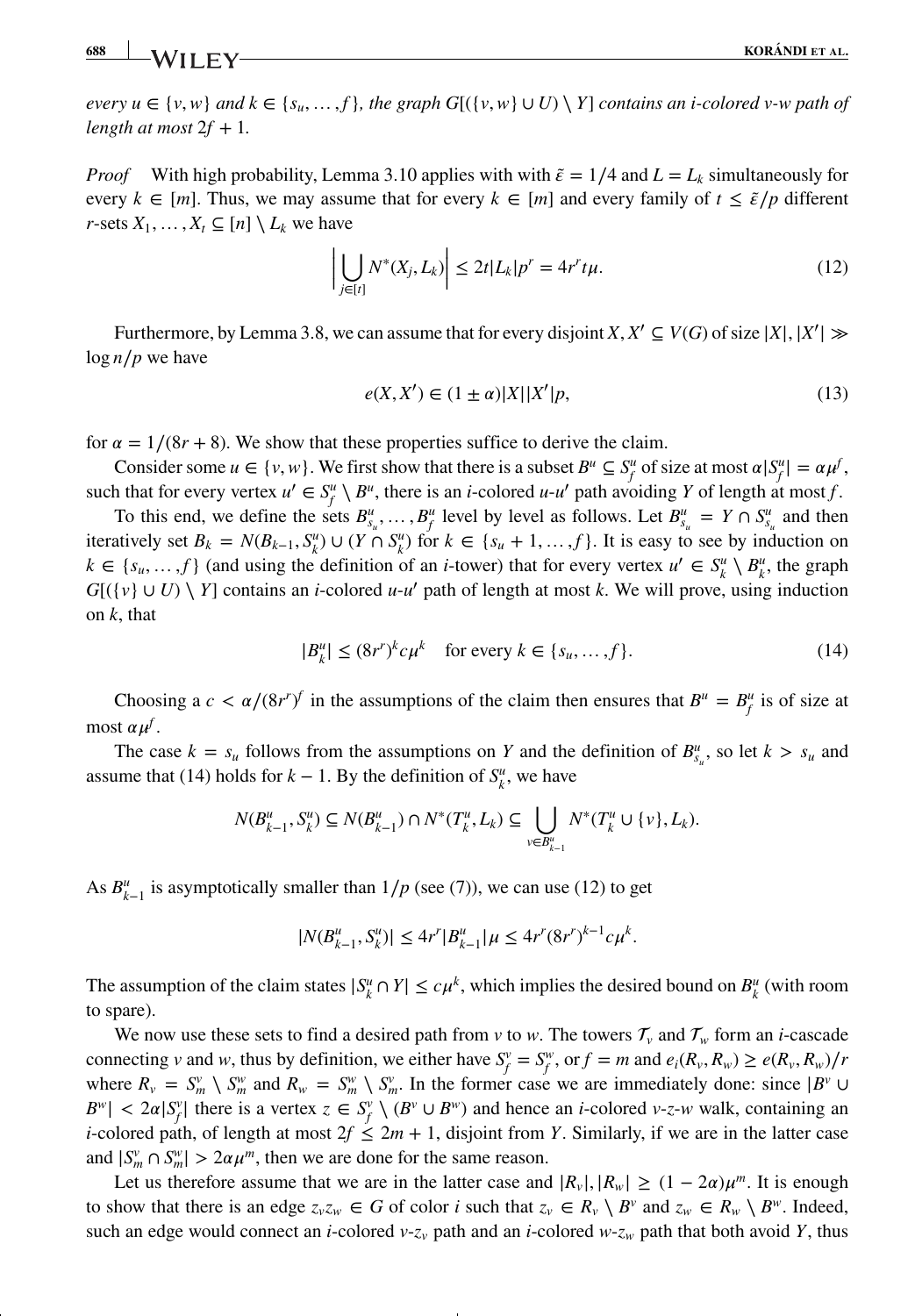providing a desired path from *v* to *w* of length at most 2*m* + 1. To show that such an edge exists, note that  $|R_v|, |R_w| \gg (\log n)/p$  (see (7)), so (13) gives

$$
e_i(R_v, R_w) \ge e(R_v, R_w)/r \ge |R_v||R_w|p/2r \ge (1-4\alpha)|S_m^v||S_m^w|p/r.
$$

On the other hand, as  $B^v$  is contained in some set *B* of size  $\alpha |S_m^v|$ , it touches at most

$$
e(B^{\nu}, R_{\nu}) \le e(B, R_{\nu}) \le 2|B||R_{\nu}|p \le 2\alpha|S_{m}^{\nu}||S_{m}^{\nu}|p.
$$

of these edges (again, using (13)). We similarly get that  $B^w$  touches at most  $2\alpha|S_m^v||S_m^w|p$  such edges, which means that

$$
e_i(R_v \setminus B^v, R_w \setminus B^w) \ge (1 - (4 + 4r)\alpha)|S_m^v||S_m^w||p/r > 0
$$

with  $\alpha = 1/(8r + 8)$ , so at least one edge avoids both  $B^v$  and  $B^w$ .

We finally have all the necessary tools to prove Claim 5.4.

*Proof of Claim 5.4* Suppose that *G* satisfies the statement in Claim 5.8 and Claim 5.9, as it does w.h.p, and let  $c > 0$  be a constant given by Claim 5.9. We show that these two properties are enough to prove Claim 5.4.

Let *C* be an *i*-colored cycle in *H* for some color  $i \in [r]$ . For every edge  $e = vv'$  of *C*, we define a 2*m*-uniform hypergraph  $H_e = (U, \mathcal{E}_e)$  on the vertex set *U*, where a set  $A \subseteq U$  of size 2*m* belongs to  $\mathcal{E}_e$  if  $G[A \cup \{v, v'\}]$  contains an *i*-colored *v*-*v'* path. Note that if for every edge  $e \in E(C)$  we can find a hyperedge  $f_e \in \mathcal{E}_e$  such that all these hyperedges are pairwise disjoint, then the corresponding paths form an *i*-colored cycle  $C^*$  in *G* such that  $V(C^*) \cap L_0 = V(C) \cap L_0$ . It is therefore enough to show that such a family of hyperedges exists for every monochromatic cycle *C* in *H* of length at most  $K/p$ .

This will follow from Theorem 3.2, provided that for every  $E' \subseteq E(C)$ , we have

$$
\tau\left(\bigcup_{e\in E'} \mathcal{E}_e\right) > (4m-1)(|E'| - 1),\tag{15}
$$

where  $\tau(\mathcal{E})$  is the smallest size of a set *X*  $\subseteq$  *U* intersecting every hyperedge in  $\mathcal{E}$ .

Consider some  $E' \subseteq E(C)$ , and label the endpoints of each edge  $e \in E'$  with  $v_e$  and  $w_e$ . We first pass to a large subset  $F \subseteq E'$  that has some convenient properties. This is done in three steps.

First, let  $E'' \subseteq E'$  be a subset of size  $|E'|/3$  such that the edges in  $E''$  are pairwise disjoint (ie, no two edges in *E*′′ share an endpoint). This is possible because all the edges of *E*′ lie on a cycle. Next, recall from the definition of *H* that each edge  $e \in E''$  represents an *i*-cascade between  $v_e$  and  $w_e$ formed by an *i*-tower  $\mathcal{T}_{v_e} = (S_{s_{v_e}-1}^{v_e}, \dots, S_{f_e}^{v_e})$ *f<sub>e</sub>* on *v<sub>e</sub>* and another *i*-tower  $\mathcal{T}_{w_e} = (S_{s_{w_e}-1}^{w_e}, \dots, S_{f_e}^{w_e})$  $\binom{w_e}{f_e}$  on  $w_e$  (see Definition 5.2). Note that  $f_e$  is the same for both vertices  $v_e$  and  $w_e$ . As there are *m* possible values for each of  $s_v$ ,  $s_w$  and  $f_e$ , we can find a subset  $E'''\subseteq E''$  of size at least  $|E''|/m^3 \ge |E'|/(3m^3)$  and levels  $s_v, s_w, f \in [m]$  such that  $s_v = s_v, s_w = s_w$  and  $f_e = f$  for every  $e \in E''$ . Finally, applying Claim 5.7 twice (once for the the collection  $\{\mathcal{T}_{v_e}\}_{e \in E'''}$  and once for the collection  $\{\mathcal{T}_{w_e}\}_{e \in E'''}$ ), we find a subset *F* ⊆ *E*<sup>*'''*</sup> of size  $|E'|/(3m^3r^2)$  such that  $\{\mathcal{T}_{v_e}\}_{e \in F}$  and  $\{\mathcal{T}_{w_e}\}_{e \in F}$  are both independent collections of towers (but their union might not be).

Let  $t = |F| \leq K/p$  and let  $e_1, \ldots, e_t$  be the edges in *F*. Rephrasing (15), we need to prove that no set *Y* ⊆ *U* of size  $|Y| = 4m|E'|\le 12m^4r^2t$  covers all the hyperedges in  $\bigcup_{e \in F} \mathcal{E}_e$ . That is, there is an edge  $e = v_e w_e$  in *F* and an *i*-colored path *P* of length at most  $2m + 1$  connecting  $v_e$  and  $w_e$  such that  $V(P) \subseteq (\{v_e, w_e\} \cup U) \setminus Y$ . Claim 5.9 suggests that it suffices to show that there is an edge  $e \in F$  whose cascade mostly evades *Y*.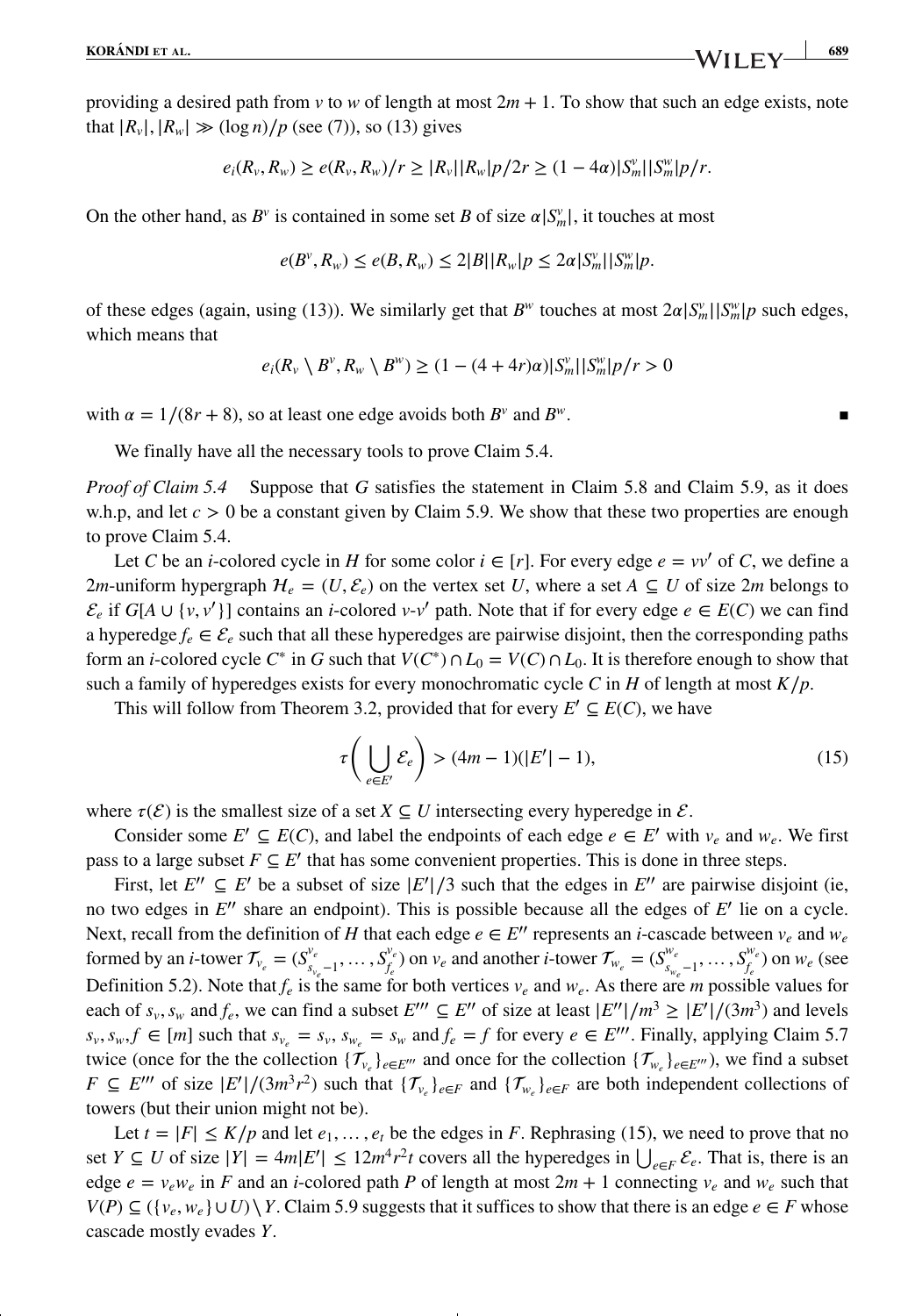Let  $Y_k^{v_e} = S_k^{v_e} \cap Y$  for every  $e \in F$  and  $k \in \{s_v, \ldots, f\}$ . We will show that for each  $k \in \{s_v, \ldots, f\}$ . most sets  $Y_k^v$  are quite small. More precisely, the set  $B_k$  ⊆ *F* of all edges  $e \in F$  such that  $|Y_k^v| \ge c\mu^k$ is of size

$$
|B_k| < t/(2m). \tag{16}
$$

Consider some  $k \in \{s_v, ..., f\}$ . First, we show that  $|\mathcal{B}_k| \le n^{\epsilon}/(\mu^k p)$ . Indeed, if this is not the case then choose an arbitrary subset  $J \subseteq B_k$  of size  $n^{\epsilon}/(\mu^k p)$  and let  $\mathcal{I}_k \subseteq J$  be the subset provided by Claim 5.8 when applied to the towers  $\{\mathcal{T}_{v_e}\}_{e \in \mathcal{J}}$ . For each  $e \in \mathcal{I}_k$ , the set  $S_k^{v_e}$  intersects  $\bigcup_{e' \in \mathcal{I}_k} S_k^{v_{e'}}$  on  $o(\mu^k)$  vertices, thus it contains at least  $c\mu^k/2$  unique elements from *Y* (ie, elements which do not appear in any other  $S_k^{v'_e}$  for  $e' \in I_k$ ). This implies

$$
|Y| \geq \frac{c}{2}\mu^k |I_k| \geq \frac{c}{2}\mu^k \cdot n^{\varepsilon}/(2^k \mu^k p) \gg t,
$$

which is a contradiction. Therefore  $|\mathcal{B}_k| \leq n^{\epsilon}/(\mu^k p)$ , thus we can apply Claim 5.8 to all the towers  $\{\mathcal{T}_{v_e}\}_{e \in \mathcal{B}_k}$ . Let  $\mathcal{I}_k$  be the obtained set of indices and, again, note that each  $S_k^{v_e}$  contains at least  $c\mu^k/2$  unique elements from *Y*. Assuming  $|\mathcal{B}_k| \ge t/(2m)$ , the contradiction follows similarly as in the previous case:

$$
|Y| \geq \frac{c}{2}\mu^k |I_k| \geq \frac{c}{2}\mu^k \cdot t/(2^k \cdot 2m) \gg t.
$$

Finally, it follows from (16) that there is a subset  $\mathcal{I}_v \subseteq F$  of size  $|\mathcal{I}_v| > t/2$  such that for all  $e \in \mathcal{I}_v$ and all  $k \in \{s_v, ..., f\}$ , we have  $|Y_k^v| \leq c\mu^k$ . By the same argument, a subset  $\mathcal{I}_w \subseteq F$  of size  $|\mathcal{I}_w| > t/2$ exists for the other endpoints of the edges, as well, such that  $|Y_k^w| \leq c\mu^k$  for every  $e \in \mathcal{I}_w$  and all  $k \in \{s_w, \ldots, f\}$ . In particular, there is an edge  $e \in \mathcal{I}_v \cap \mathcal{I}_w$  such that *Y* intersects at most a *c*-fraction of each level of the cascade on *e*. The existence of a desired path now follows from Claim 5.9.

## **6 CONCLUDING REMARKS**

In this paper we made a step towards the random analog of the theorem of Erdős, Gyárfás and Pyber [6] on monochromatic cycle covers. Our result leaves a few interesting open problems:

- The most interesting open problem is to show that there is a *partition* of the vertices of  $\mathcal{G}(n, p)$  into constantly many monochromatic cycles (or paths), even for some larger values of *p*.
- It would be nice to give a more precise estimate on the threshold for the property that every *r*-coloring of the edges of  $G(n, p)$  admits a vertex cover by a number of monochromatic cycles depending only on *r*. In view of the construction of Bal and DeBiasio that we mentioned in the introduction, it seems natural to guess that the threshold should be of the order  $(\log n/n)^{1/r}$ . Note that in the proof of Lemma 2.2 we heavily rely on the fact that there are only constantly many levels in a cascade, which requires  $p \geq n^{-1/r + \epsilon}$  for some constant  $\epsilon > 0$ .
- We did not put much effort into optimizing the number of cycles we cover with in Theorem 1.1, thus it could most likely be improved. It would be interesting to see if one could obtain similar bounds to the case  $G = K_n$ , for example, do  $O(r \log r)$  cycles suffice?

## **ACKNOWLEDGMENTS**

Research supported in part by SNSF grants 200020-162884 and 200021-175977 (D.K.). Research supported in part by SNSF grant 200021-175573 (B.S.).